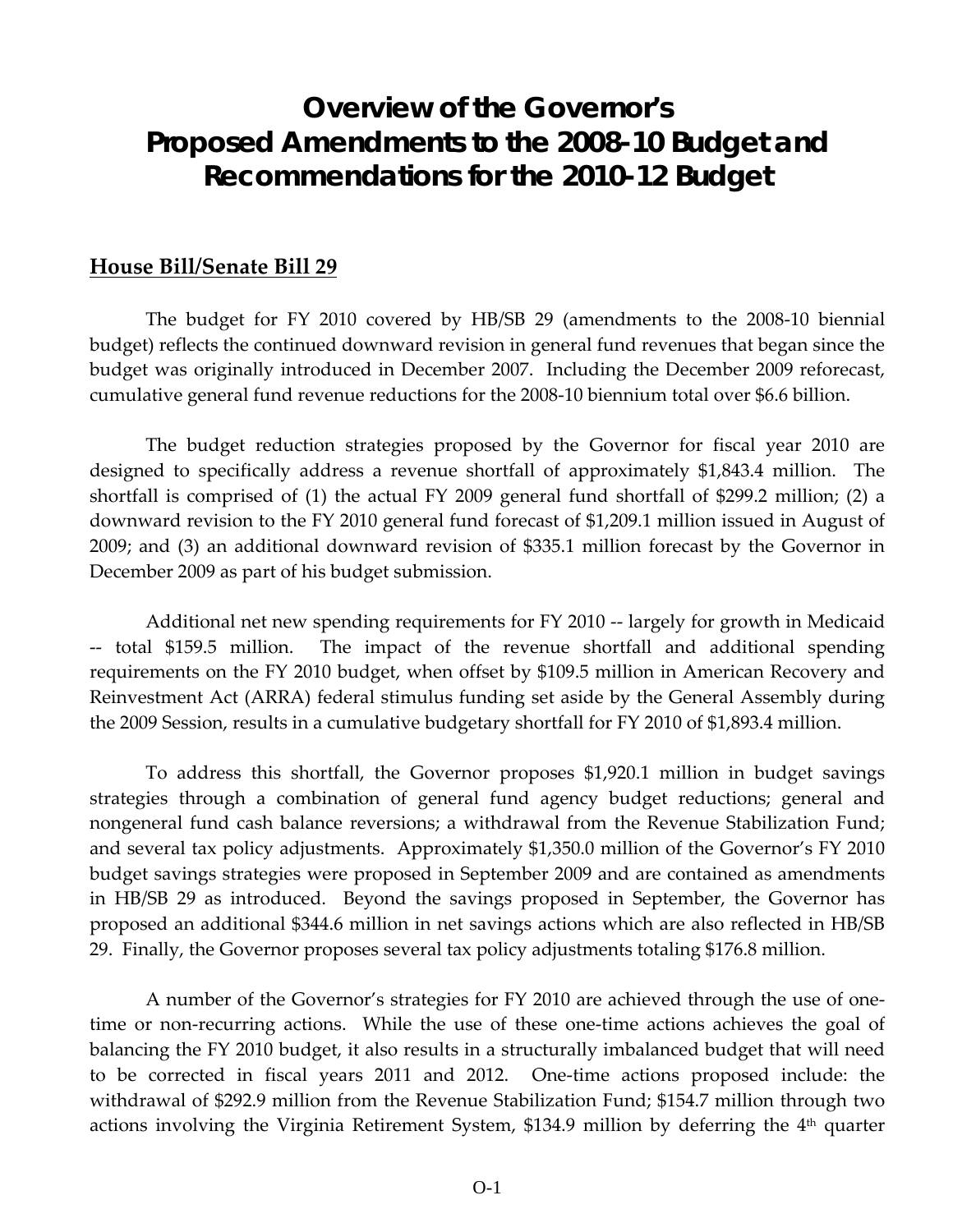payments to the Virginia Retirement System and \$19.8 million by lagging the payment of the employee five percent contribution until July; and, the use of an additional \$97.0 million in enhanced federal Medicaid payments.

For the most part, agency-specific and targeted reductions carry forward into the 2010-12 biennium and are noted in each individual section of this document.

#### **House Bill/Senate Bill 30**

The HB/SB 30 general fund revenue estimate for the 2010‐12 biennium reflects the ripple effect of the \$1.5 billion revenue reduction required for FY 2010. In total, general fund revenues, excluding transfers, are estimated to be \$14,451.4 million in FY 2011, and \$15,181.4 million in FY 2012. This represents growth rates of 3.8 percent and 5.1 percent, respectively for each year of the biennium. These revenue estimates reflect several tax policy actions, which are discussed further in the **Resources Section** of this document.

Virginia's revenue outlook is based on Global Insight's standard forecast which assumes that employment will bottom out in the first half of calendar year 2010 and the recovery will be a prolonged U‐shaped recovery, rather than a V‐shaped recovery, due to lackluster consumer demand. While Virginia's general fund tax revenue forecast reflects growth over FY 2010, the rate of growth is still well below historical trend‐lines, and annual general fund revenues are forecast to be below the actual collections of FY 2007.

Prior to any budgetary adjustments, general fund revenues for the 2010‐12 biennium are insufficient to support the current level of spending by nearly \$4.5 billion. This is due primarily to three factors. First, not all of the actions proposed by the Governor to balance the FY 2010 budget are on‐going reductions. As a result, the 2010‐12 base operating budget is structurally out of balance. Second, the use of federal stimulus money to help defray Medicaid spending in FY 2010 and two-quarters of FY 2011 is expected to end, resulting in the need to backfill federal dollars with about \$1.2 billion in general funds. Third, there is approximately \$1.7 billion in additional spending pressures in Medicaid, public education, debt service, and employee health care and retirement rates. These spending items are detailed below.

The Governor's budget proposes several strategies for closing the budget shortfall:

- 1) savings of \$950.0 million in each year by eliminating state support for local personal property tax relief;
- 2) tax policy and non‐general fund fee proposals of about \$359.8 million for the biennium, including elimination of the sales tax dealer discount;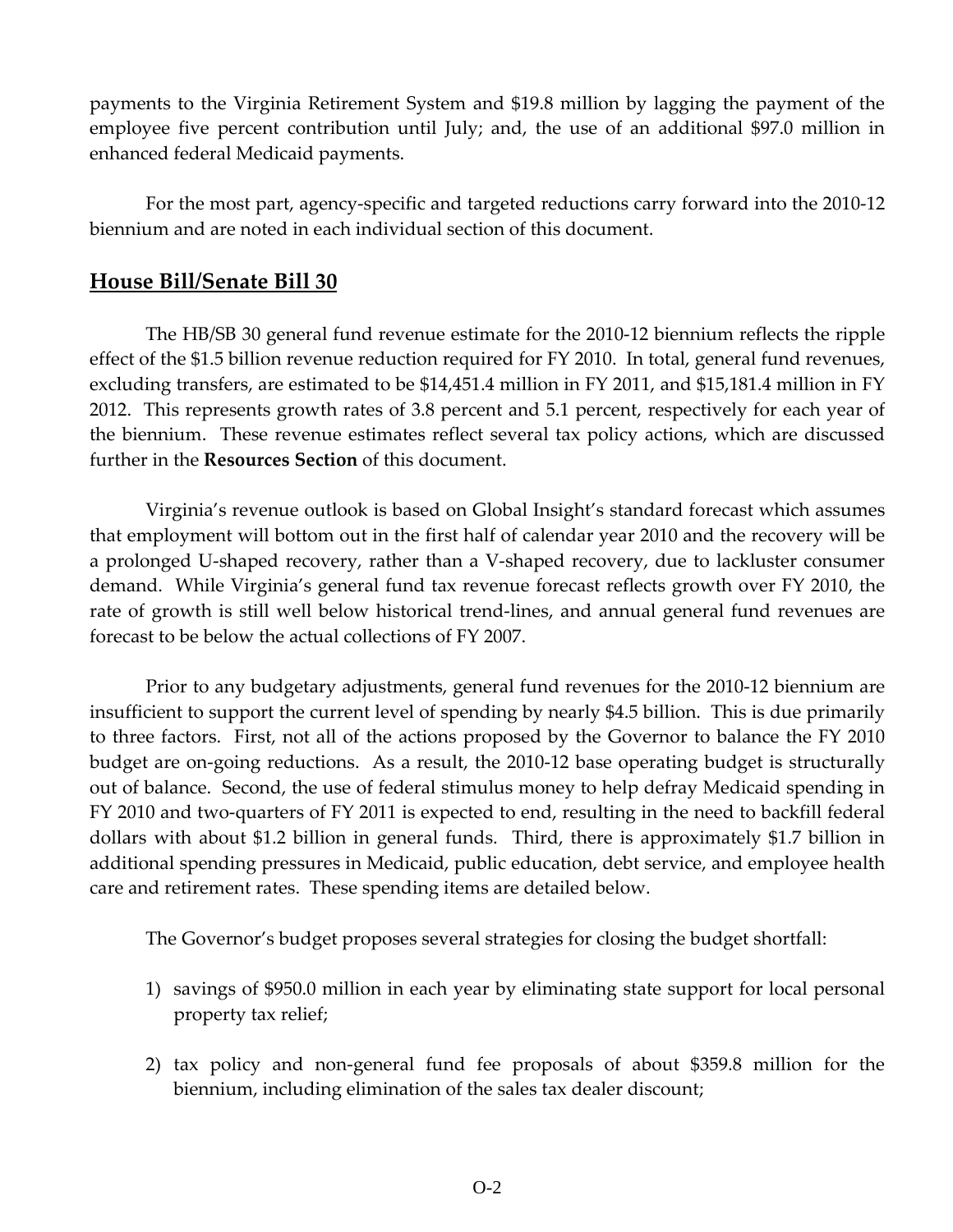- 3) across-the-board and targeted reductions to general fund agencies and programs totaling \$715.9 million continued from agency plans submitted in September 2009; and,
- 4) an additional \$1,531.5 million in savings actions included in the budget bill as introduced.

| <b>Proposed Actions to Close Budget Shortfall</b><br>HB/SB 30, 2010-12 Biennium |                |           |                                 |
|---------------------------------------------------------------------------------|----------------|-----------|---------------------------------|
|                                                                                 | <b>FY 2011</b> | FY 2012   | <b>Biennial</b><br><b>Total</b> |
| <b>Total Budget Shortfall</b>                                                   | \$2,206.4      | \$2,279.0 | \$4,485.4                       |
| <b>Actions to Balance Budget</b>                                                |                |           |                                 |
| Tax Policy Changes/NGF Transfers                                                | 189.7          | 170.1     | 359.8                           |
| <b>Budget Reductions - September 09</b>                                         | 279.9          | 436.0     | 715.9                           |
| <b>Additional Targeted Reductions</b>                                           | 798.0          | 733.5     | 1,531.5                         |
| Remove Personal Property Tax Relief                                             | 950.0          | 950.0     | 1,900.0                         |
| <b>Total Actions</b>                                                            | \$2,217.6      | \$2,289.6 | \$4,507.2                       |
| <b>Balance</b>                                                                  | \$11.2         | \$10.6    | \$21.8                          |

#### **Proposed Budget Savings**

The Governor's proposed amendments to Chapter 781, as contained in HB/SB 29 reflect general fund budget savings of approximately \$1.2 billion. Net general fund savings contained in HB/SB 30, the introduced budget, includes about \$4,147.0 million in proposed budget savings. Major proposed savings are highlighted in the table below.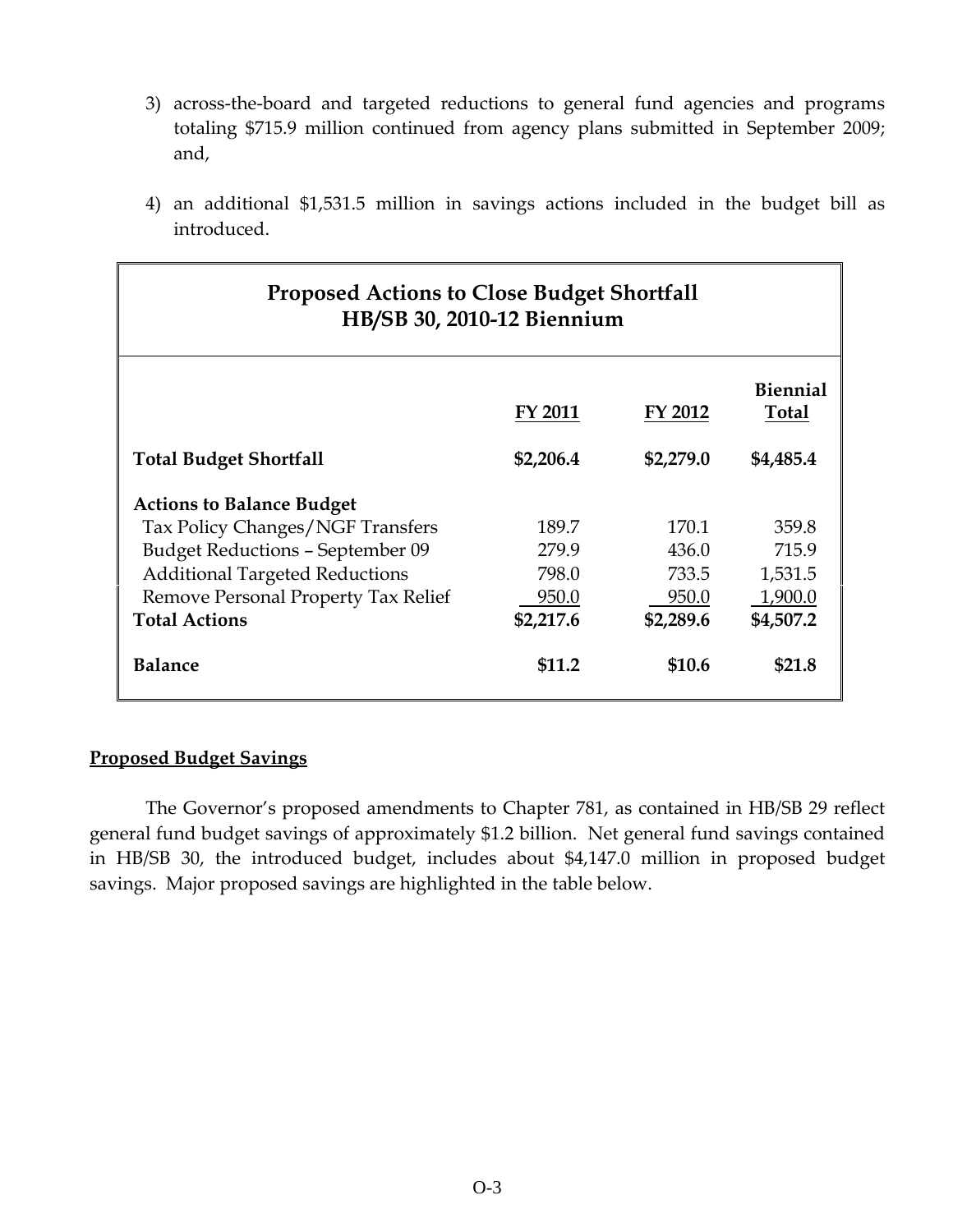|                                                           | <b>HB/SB 29</b> | <b>HB/SB 30</b> |
|-----------------------------------------------------------|-----------------|-----------------|
| <b>Judicial Department</b>                                |                 |                 |
| Reduce Criminal Fund Due to Impact of Three New Public    |                 |                 |
| Defender Offices                                          |                 | (\$18.4)        |
| Administration                                            |                 |                 |
| <b>Secretary of Administration</b>                        |                 |                 |
| Reduce Funding for Grants for Public Television and Radio | $(\$0.6)$       | (\$1.7)         |
| <b>Department of General Services</b>                     |                 |                 |
| Improve Efficiency in Director's Office                   | $(\$0.6)$       | ( \$1.2)        |
| <b>State Board of Elections</b>                           |                 |                 |
| Reduce Assistance for General Registrar Salaries          | (\$0.6)         | (\$1.2)         |
| <b>Agriculture and Forestry</b>                           |                 |                 |
| Department of Agriculture and Consumer Services           |                 |                 |
| Eliminate 57 FTE Positions/Reduce Admin. Expenses         | (\$2.3)         | $(\$4.9)$       |
| Transfer Interstate Meat Inspection to USDA               |                 | (1.2)           |
| <b>Department of Forestry</b>                             |                 |                 |
| Eliminate 8 FTE Positions/Reduce Administrative Expenses  | (\$1.6)         | (\$3.0)         |
| <b>Commerce and Trade</b>                                 |                 |                 |
| <b>Department of Business Assistance</b>                  |                 |                 |
| September 2009 Reductions                                 | (\$0.3)         | (\$1.0)         |
| Department of Housing and Community Development           |                 |                 |
| September 2009 Reductions                                 | (\$3.3)         |                 |
| Reduce Enterprise Zone Program Grant                      |                 | (2.0)           |
| Reduce Southwest Water Grants and SERCAP                  |                 | (1.7)           |
| Reduce Homeless Prevention and Shelter Imp. Grants        |                 | (1.2)           |
| Reduce PDC and Supplemental PDC Grants                    |                 | (1.2)           |
| Reduce Indoor Plumbing Rehabilitation Grant               |                 | (1.0)           |
| Department of Mines, Minerals and Energy                  |                 |                 |
| Supplant GF with New Fees and Administrative Efficiencies | (\$0.6)         | (\$1.8)         |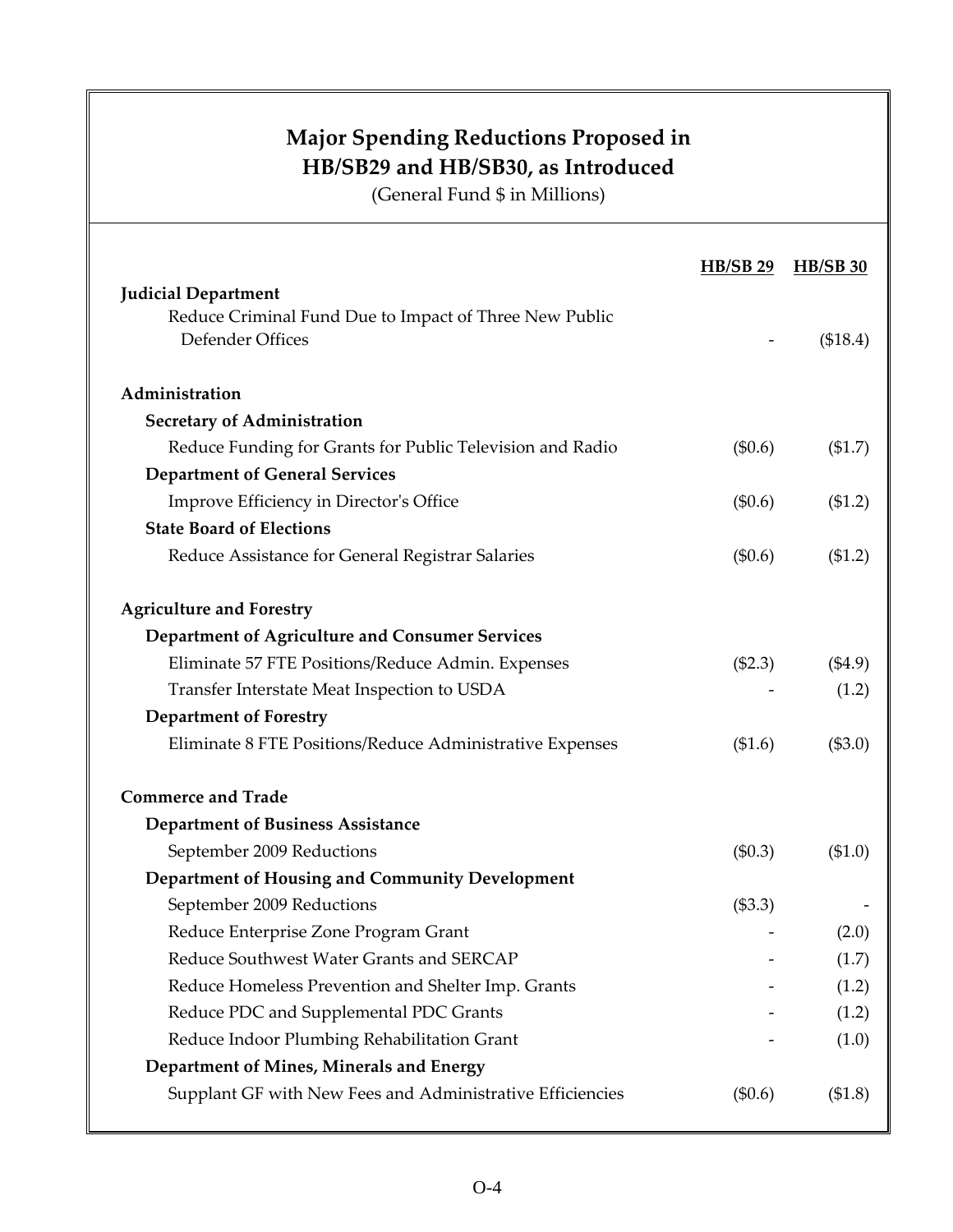|                                                                                                         | <b>HB/SB 29</b> | <b>HB/SB 30</b> |
|---------------------------------------------------------------------------------------------------------|-----------------|-----------------|
| Virginia Economic Development Partnership                                                               |                 |                 |
| September 2009 Reductions                                                                               | (\$1.5)         | (\$3.0)         |
| Virginia Tourism Authority                                                                              |                 |                 |
| September 2009 Reductions                                                                               | (\$1.6)         | (\$3.2)         |
| Education                                                                                               |                 |                 |
| Direct Aid (DA) to Public Education                                                                     |                 |                 |
| September 2009 Reductions: Supplant GF with ARRA                                                        | (\$68.9)        |                 |
| September 2009 Reductions: Suspend 4th Quarter Benefit                                                  |                 |                 |
| Payments                                                                                                | (59.4)          |                 |
| September 2009 Reductions: Supplant GF with Literary Funds for<br><b>VRS</b>                            |                 |                 |
|                                                                                                         | (55.0)          |                 |
| September 2009 Reductions: Update Net Sales Tax<br>September 2009 Reductions: FY2009 Lottery Proceeds & | (37.6)          |                 |
| Supplemental Program Adjustments                                                                        | (10.2)          |                 |
| Supplant Portion of Basic Aid GF Payment with ARRA                                                      | (150.1)         |                 |
| Eliminate Textbook Funding                                                                              | (79.6)          |                 |
| Eliminate Nonpersonnel Inflation Factor Costs                                                           | (61.3)          | (9.5)           |
| Supplant GF with Literary Funding for VRS Payments                                                      | (17.0)          |                 |
| Additional Benefit Savings not Reflected in Governor's September                                        |                 |                 |
| <b>Reduction Plan</b>                                                                                   | (9.8)           |                 |
| Delay 4th Qtr Reimbursements for State Operated Programs                                                | (8.2)           |                 |
| Technical - Update Remedial Summer School Enrollment                                                    | (3.1)           |                 |
| Technical - Update ESL Enrollment                                                                       | (2.9)           |                 |
| Technical - Update Incentive & Categorical Accounts                                                     | (2.0)           |                 |
| Adjust Health Care Costs for Actual Plan Participation                                                  |                 | (269.2)         |
| Eliminate From SOQ Model Certain Personnel & Capital Expenses                                           |                 | (174.2)         |
| Supplant Portion of Basic Aid GF Payment with ARRA                                                      |                 | (126.4)         |
| Technical - Adjust Net Sales Tax for December 2009 Reforecast                                           |                 | (33.9)          |
| Eliminate Literary VPSA Grants & Supplant GF VRS Payments                                               |                 | (17.0)          |
| Proposed Closure of Two State Operated Facilities                                                       |                 | (3.8)           |
| Reduce Variety of Supplemental Programs                                                                 |                 | (0.9)           |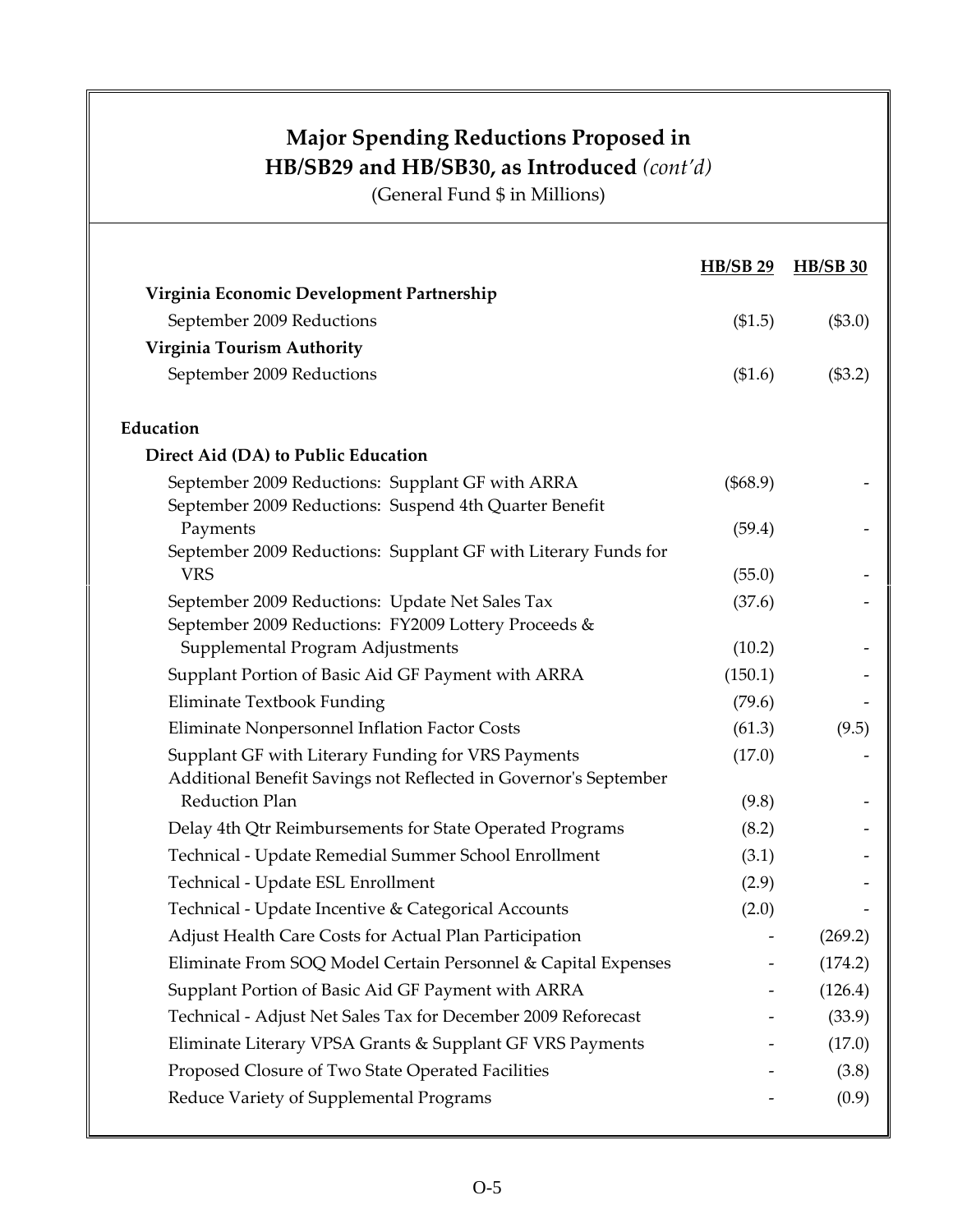|                                                          | <b>HB/SB 29</b> | <b>HB/SB 30</b> |
|----------------------------------------------------------|-----------------|-----------------|
| Department of Education (DOE), Central Office Operations |                 |                 |
| September 2009 Reductions                                | (\$3.0)         |                 |
| Reduce Personnel & Capture Benefit Savings from Central  |                 |                 |
| Appropriations                                           |                 | (2.4)           |
| Supplant Academic Reviews & PASS Costs with NGF          |                 | (1.5)           |
| Virginia School for the Deaf and the Blind               |                 |                 |
| September 2009 Reductions                                | (\$1.0)         |                 |
| Reduce Personnel & Capture Benefit Savings from Central  |                 |                 |
| Appropriations                                           |                 | (1.6)           |
| <b>Higher Education</b>                                  |                 |                 |
| <b>Colleges and Universities</b>                         |                 |                 |
| Governor's Higher Education Reduction Plan               | $(\$44.9)$      | $(\$234.3)$     |
| Remove One-time Procurement Support for IT and Equipment |                 | (2.3)           |
| <b>Miscellaneous Reductions</b>                          |                 | (1.5)           |
| Affiliated Institutions and Higher Education Centers     |                 |                 |
| Reduce GF Support                                        | (\$3.9)         | (\$13.5)        |
| Reduce Funding for Jefferson Lab Research Facility       |                 | (9.0)           |
| <b>Reduce Eminent Scholars</b>                           | (0.6)           | (1.2)           |
| Miscellaneous Reductions                                 |                 | (1.0)           |
| <b>State Museums</b>                                     |                 |                 |
| Reduce GF Support                                        | (\$5.3)         | (\$10.7)        |
| Reduce Aid to Local Libraries                            | (0.9)           | (3.5)           |
| Miscellaneous Reductions                                 |                 | (1.3)           |
|                                                          |                 |                 |
| Finance                                                  |                 |                 |
| <b>Department of Accounts</b>                            |                 |                 |
| Supplant GF Support for Line of Duty Act                 | (\$2.9)         | $(\$20.2)$      |
| <b>Treasury Board</b>                                    |                 |                 |
| Reduce Funding for Debt Service Requirements             | (\$27.8)        |                 |
| <b>Department of Taxation</b>                            |                 |                 |
| <b>Turnover and Vacancy Savings</b>                      | (\$0.5)         | $(\$4.0)$       |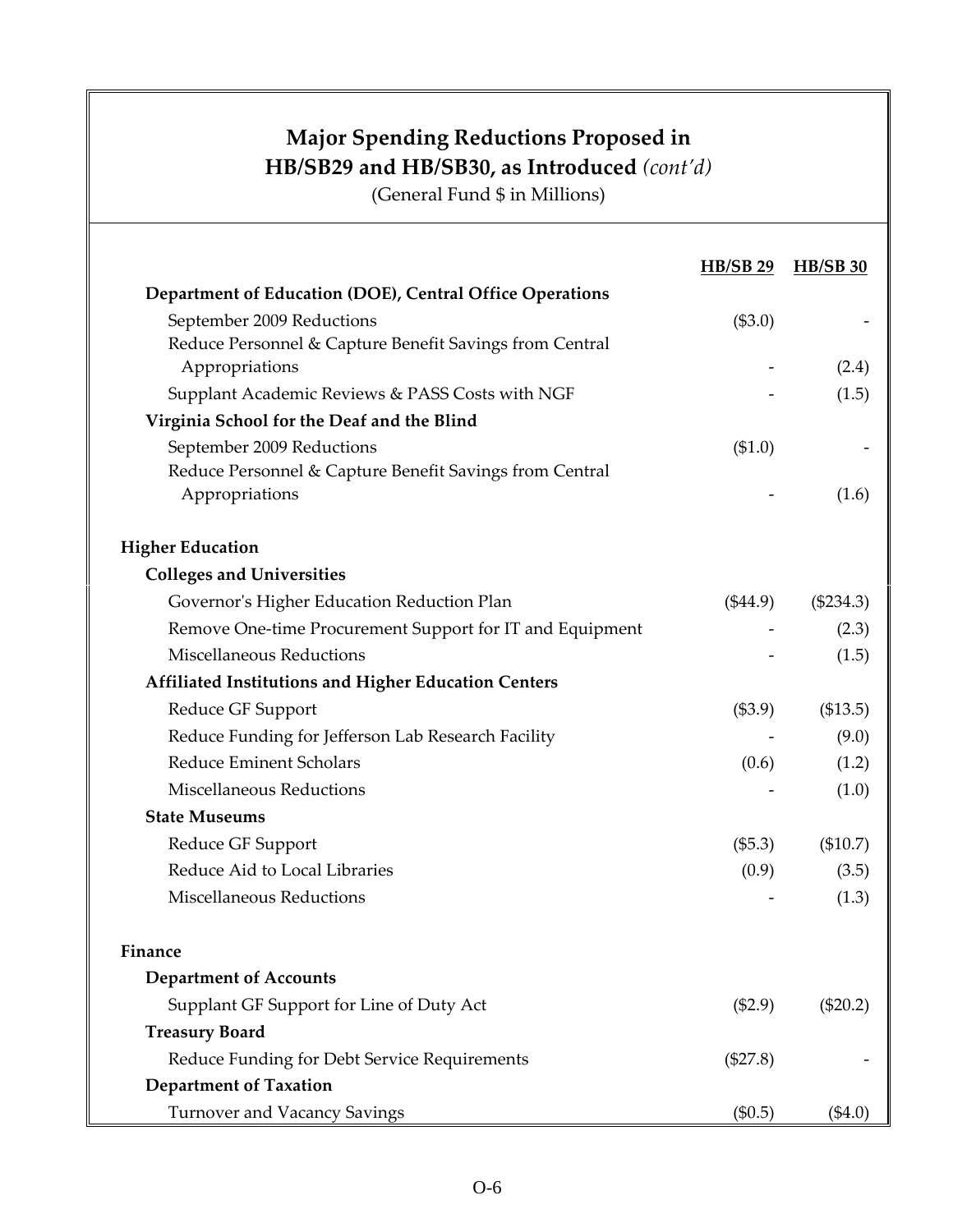|                                                                                                                                | <b>HB/SB 29</b> | <b>HB/SB 30</b> |
|--------------------------------------------------------------------------------------------------------------------------------|-----------------|-----------------|
| <b>Health and Human Resources</b>                                                                                              |                 |                 |
| <b>Comprehensive Services Act for At-Risk Youth and Families</b>                                                               |                 |                 |
| Reduce Forecasted Program Growth                                                                                               | (\$31.6)        | $(\$63.3)$      |
| Recover Excess Funding for Parental Agreements                                                                                 | (5.0)           | (10.0)          |
| Reduce GF to Reflect Increased Medicaid Revenue                                                                                |                 | (3.8)           |
| Eliminate Hold Harmless Clause for Residential Services                                                                        |                 | (1.6)           |
| Reduce Appropriation Due to Increased Outcome Monitoring                                                                       |                 | (1.3)           |
| <b>Department of Health</b>                                                                                                    |                 |                 |
| Reduce GF for Environmental Health Services with Fee Increases                                                                 |                 | (\$7.6)         |
| Reduce GF for OCME with Increased Vital Records Fees                                                                           |                 | (5.0)           |
| Reduce funding for Poison Control Centers                                                                                      | (0.2)           | (2.1)           |
| Supplant GF with NGF for Central Mgmt & Administration                                                                         | (0.9)           | (1.7)           |
| Contract for Lab Services in Ten Health Districts                                                                              |                 | (1.4)           |
| Eliminate Funding for Six Health District Pharmacies                                                                           | (0.1)           | (1.3)           |
| Supplant GF with NGF from Licensing Fee Increases                                                                              |                 | (1.0)           |
| Reduce State & Local Match for Health Districts                                                                                | (0.5)           | (1.0)           |
| Fund Family Planning Services with NGF Resources                                                                               | (0.5)           | (1.0)           |
| <b>Department of Medical Assistance Services</b>                                                                               |                 |                 |
| Enhanced Medicaid Match from ARRA                                                                                              | (\$97.0)        |                 |
| Eliminate Inflation Adjustment - Hospital Operating Rates<br>Reduce Income Eligibility Limits for Long-Term Care Services from |                 | (76.0)          |
| 300% to 275% of Supplemental Security Income (SSI)                                                                             |                 | (53.3)          |
| Postpone Statutory Increase in MR/DD Waiver Slots                                                                              |                 | (39.2)          |
| Reduce Rates for Home & Community-based Waivers by 5%                                                                          |                 | (36.1)          |
| Maintain Nursing Facility Rates at FY 2010 Funding Level                                                                       |                 | (29.5)          |
| Reduce Respite Care from 720 to 240 Hours Per Year                                                                             |                 | (26.4)          |
| Maintain DSH Payments at FY 2010 Funding Level<br>Reduce Rates for Intensive In-Home Services by 14% to \$60/hour              |                 | (20.5)          |
| Effective February 1, 2010                                                                                                     | (3.4)           | (19.8)          |
| Freeze Enrollment in Community-Based Waivers in CY 2011                                                                        |                 | (17.1)          |
| Reduce Indigent Care Costs by 3%                                                                                               | (7.0)           | (15.0)          |
| Implement a Provider Tax on ICF-MR Facilities                                                                                  |                 | (12.7)          |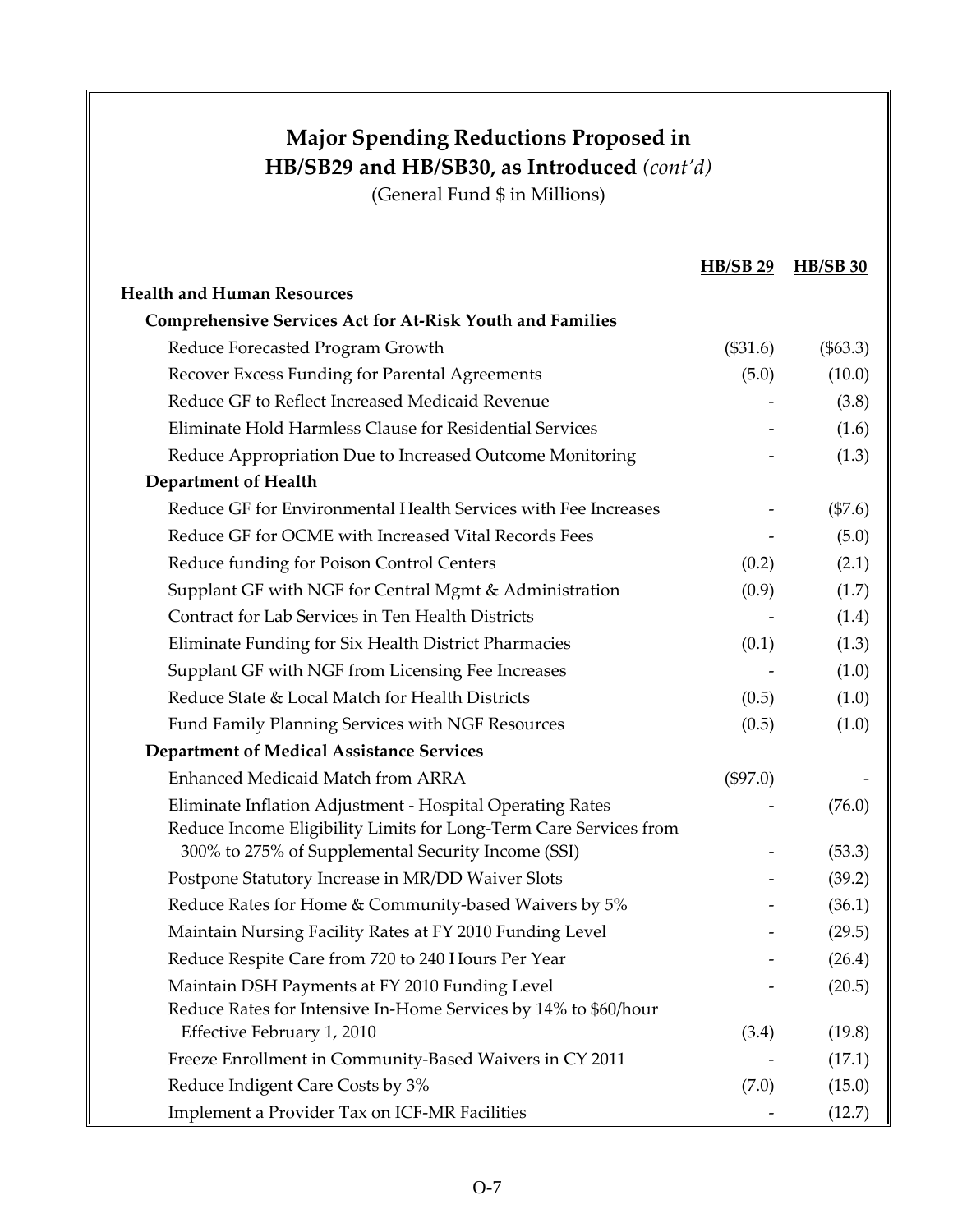|                                                                                                                         | <b>HB/SB 29</b> | <b>HB/SB 30</b> |
|-------------------------------------------------------------------------------------------------------------------------|-----------------|-----------------|
| Eliminate 200 MR Waivers Slots Slated for January 1, 2010                                                               | (2.5)           | (11.7)          |
| <b>Implement Pharmacy Management Savings</b>                                                                            |                 | (8.6)           |
| Enhanced Medicaid Match for CSA services<br>Adjust Virginia Health Care Fund (Repeal of Dealer Discount on              | (7.5)           |                 |
| Tobacco)                                                                                                                |                 | (7.2)           |
| Adjust Funding for FAMIS Utilization & Inflation<br>Impose Stricter Requirements on DHS payments to Out of State        | (5.2)           |                 |
| Hospitals                                                                                                               |                 | (5.1)           |
| Withhold Inflation Adjustment - GME and IME payments                                                                    |                 | (4.8)           |
| Eliminate Inflation Adjustment - Residential Psych. Facilities<br>Supplant GF for FAMIS with NGF from Virginia Tobacco  |                 | (4.0)           |
| Settlement Fund                                                                                                         |                 | (4.0)           |
| Modify Durable Medical Equipment Incontinence Limits                                                                    |                 | (3.0)           |
| Reduce Clinical Laboratory Rates by 5%                                                                                  |                 | (3.0)           |
| Eliminate Regular and Assisted Living Payment Programs<br>Add Antidepressants, Antianxiety & Atypical Antipsychotics to | (0.4)           | (2.9)           |
| Preferred Drug List                                                                                                     |                 | (2.1)           |
| Change Eligibility for Children's MH Demonstration Waiver                                                               |                 | (2.0)           |
| Eliminate Disease Management Program                                                                                    | (0.4)           | (2.0)           |
| Eliminate Indirect Medical Education Payments to Hospitals                                                              |                 | (1.9)           |
| Increase Audits of Intensive In-Home MH Services                                                                        |                 | (1.5)           |
| Replace GF with Federal Funding for Legal Alien Children                                                                |                 | (1.4)           |
| Reduce Rates for Therapeutic Behavioral Services                                                                        |                 | (1.1)           |
| Reduce Long-Stay Hospital Rates to Average Medicaid Costs                                                               |                 | (1.0)           |
| Department of Behavioral Health & Developmental Services                                                                |                 |                 |
| Reduce Funding for Community-Based Services                                                                             | (\$12.2)        | $(\$24.4)$      |
| Close Commonwealth Center for Children and Adolescents                                                                  |                 | (13.3)          |
| Reduce Census at Training Centers Statewide by 57 beds                                                                  |                 | (10.0)          |
| Reduce Expenses not Associated with Direct Care                                                                         | (6.5)           | (15.8)          |
| Reduce Number of Support Positions at MH Facilities                                                                     | (3.2)           | (8.0)           |
| <b>Implement Recommendations of Pharmacy Management Study</b>                                                           |                 | (7.0)           |
| Supplant GF With NGF Balances to Support CSB Services                                                                   | (4.5)           |                 |
| Eliminate Additional Central Office Positions                                                                           | (0.8)           | (4.3)           |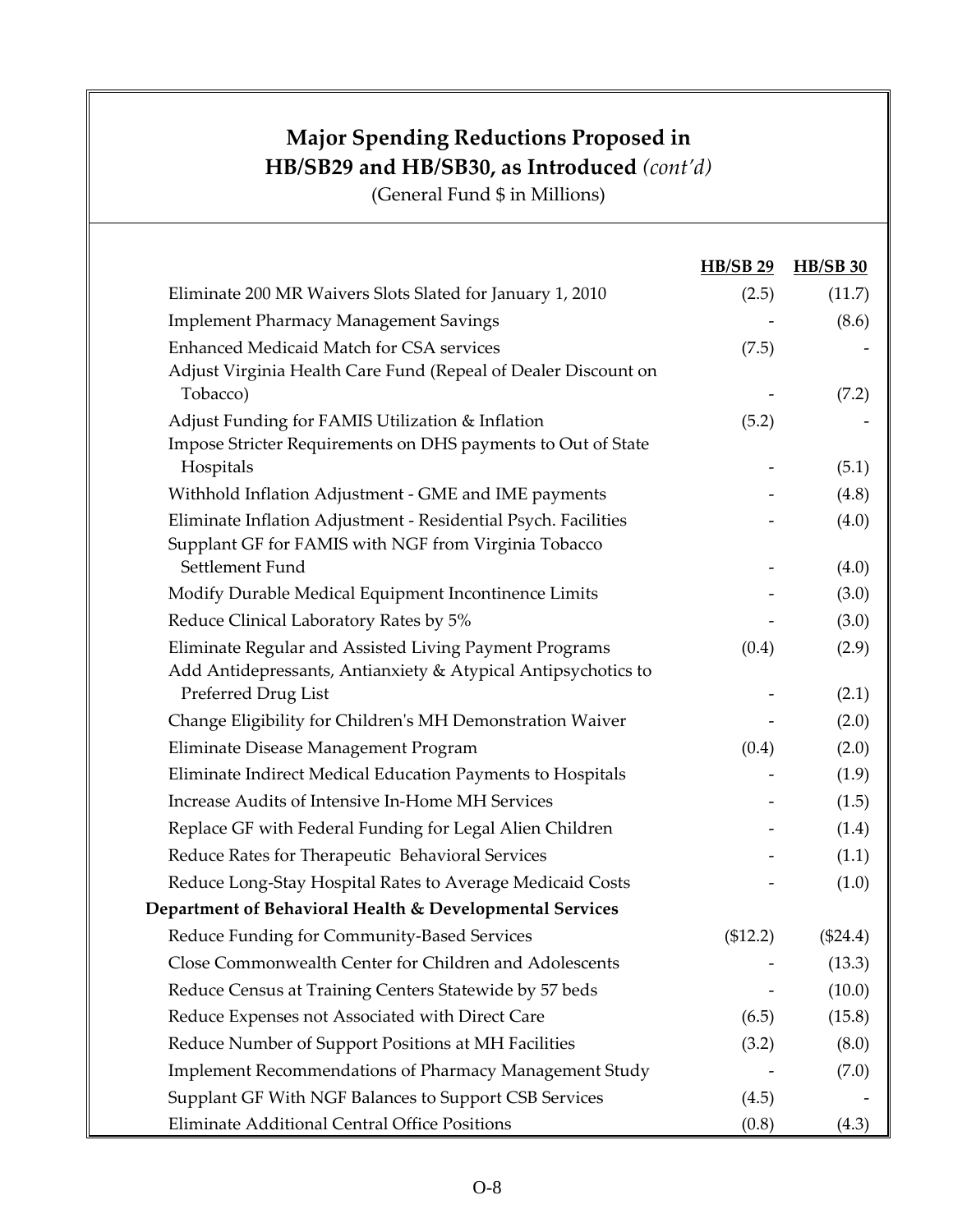|                                                                                                                                    | <b>HB/SB 29</b> | <b>HB/SB 30</b> |
|------------------------------------------------------------------------------------------------------------------------------------|-----------------|-----------------|
| Reduce Direct Care Positions at MH Facilities                                                                                      | (1.5)           | (4.0)           |
| <b>Consolidate Support and Administrative Functions</b>                                                                            | (1.6)           | (2.6)           |
| Close One Living Unit at Central Virginia Training Center                                                                          |                 | (2.3)           |
| Close Adolescent Unit at Southwestern VA Mental Health Institute<br>Transfer Geriatric Patients from Southwestern VA Mental Health |                 | (2.1)           |
| Institute to Piedmont Geriatric Hospital                                                                                           |                 | (2.0)           |
| Reduce Special Hospitalization Funding                                                                                             | (0.2)           | (1.5)           |
| <b>Reduce Pharmaceutical Costs</b>                                                                                                 | (0.7)           | (1.5)           |
| Reduce Funding for MR Waiver Start-Up                                                                                              |                 | (1.4)           |
| Reduce Jail Diversion Services                                                                                                     | (0.3)           | (1.4)           |
| Consolidate Physician Coverage                                                                                                     | (0.3)           | (1.2)           |
| Terminate Direct Management of Community Resource Pharmacy                                                                         | (0.3)           | (1.2)           |
| Reduce 24 beds at Southeastern Virginia Training Center                                                                            |                 | (1.0)           |
| Prepay FY 2010 Expenses in FY 2009                                                                                                 | (2.8)           |                 |
| <b>Department of Rehabilitative Services</b>                                                                                       |                 |                 |
| Reduce Vacant and Filled Classified and Wage Positions                                                                             | (\$1.9)         | (\$4.7)         |
| <b>Department of Social Services</b>                                                                                               |                 |                 |
| Reduce Local Employee Training Contract at VCU by 50%                                                                              |                 | (\$2.8)         |
| Foster Care and Adoption Subsidies Caseload Estimate                                                                               | (2.8)           |                 |
| Reduce Local DSS Operating Reimbursements by 1 Percent                                                                             |                 | (2.3)           |
| Reorganize and Reduce Central Office Admin. Functions<br>Establish Daily Supervision Rate for Special Needs Foster &               | (0.7)           | (2.2)           |
| Adoptive Kids                                                                                                                      | (0.4)           | (1.8)           |
| Reduce GF for Various Services Provided through Local DSS                                                                          | (0.4)           | (1.6)           |
| Reduce Chore and Companion Program at Local DSS                                                                                    | (0.7)           | (1.4)           |
| <b>Natural Resources</b>                                                                                                           |                 |                 |
| Department of Conservation and Recreation                                                                                          |                 |                 |
| Reduce Funding for State Parks                                                                                                     | (\$2.3)         | (\$4.2)         |
| Reduce Funding for Soil and Water Conservation Districts                                                                           | (0.7)           | (1.8)           |
| Department of Environmental Quality                                                                                                |                 |                 |
| Supplant GF with Indirect Cost Recoveries                                                                                          | (\$1.5)         |                 |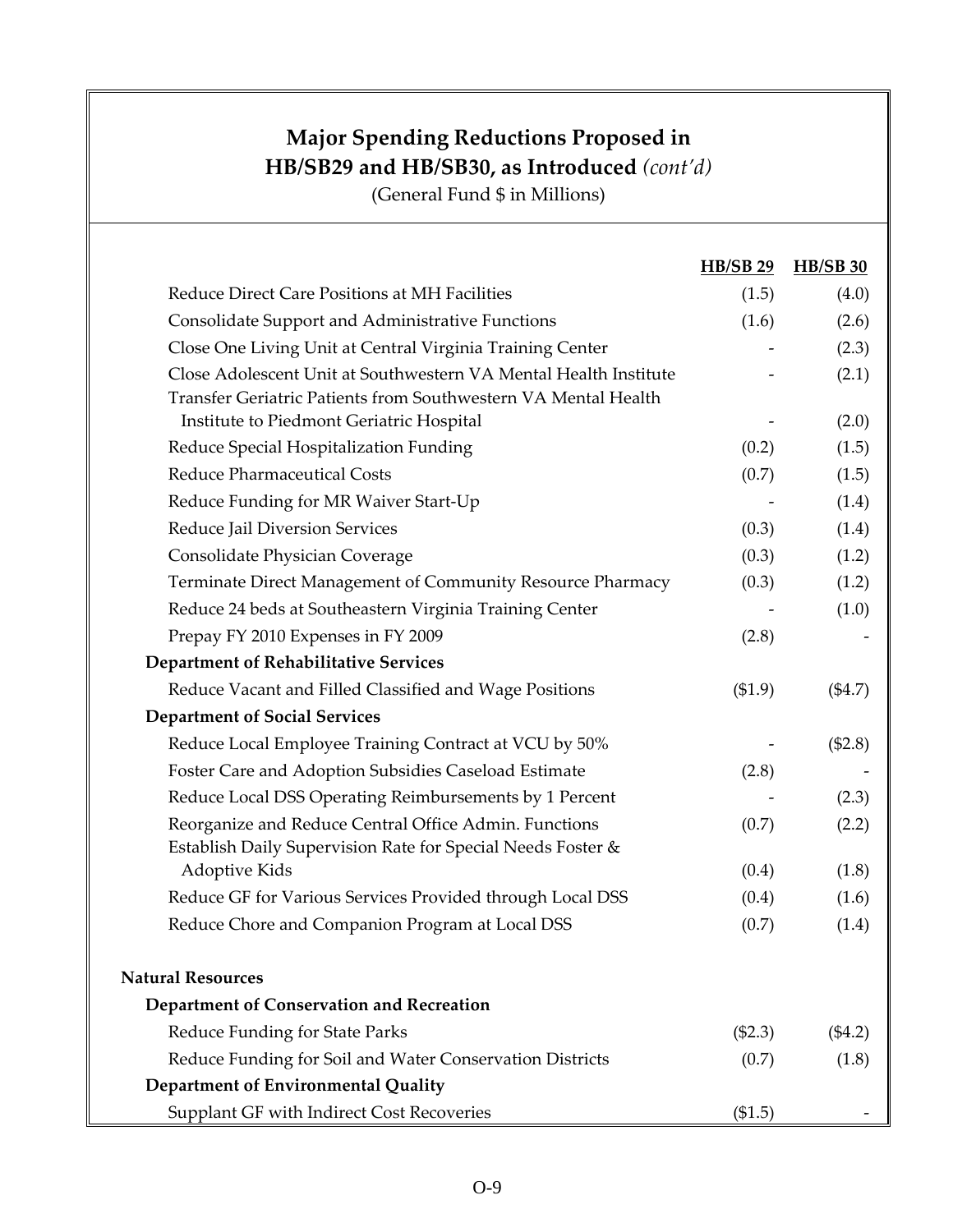|                                                          | <b>HB/SB 29</b> | <b>HB/SB 30</b> |
|----------------------------------------------------------|-----------------|-----------------|
| Reduce Match for Wastewater Revolving Loan Fund          | (0.2)           | (1.7)           |
| Eliminate Fish Tissue Analysis Funding                   | (0.4)           | (0.7)           |
| <b>Marine Resources Commission</b>                       |                 |                 |
| Supplant GF for Marine Police and Habitat Management     | (\$0.8)         | (\$1.6)         |
| <b>Public Safety</b>                                     |                 |                 |
| <b>Compensation Board</b>                                |                 |                 |
| Implement Reductions for Sheriffs and Regional Jails     | (\$19.5)        |                 |
| <b>Implement Reductions for Clerks of Circuit Court</b>  | (4.2)           | (9.5)           |
| <b>Implement Reductions for Commonwealth's Attorneys</b> | (2.5)           | (5.0)           |
| <b>Implement Reductions for Commissioners of Revenue</b> | (1.6)           | (1.1)           |
| <b>Implement Reductions for Treasurers</b>               | (1.6)           | (1.1)           |
| <b>Implement Reductions for Directors of Finance</b>     | (0.9)           | (0.6)           |
| Liability Insurance and Bond Premium Payments            | (3.3)           |                 |
| Adjust Funding for Delayed Jail Opening                  | (2.4)           |                 |
| Eliminate One Day of Funding for Constitutional Officers | (1.9)           |                 |
| Eliminate Retirement and Life Insurance Payments for     |                 |                 |
| <b>Constitutional Officers</b>                           | (7.8)           | (61.6)          |
| Adjust Jail Per Diem Payment Rates                       |                 | (38.8)          |
| Adjust Law Enforcement Deputy Ratio to 1:2,000           |                 | (24.7)          |
| Eliminate Operating Funds for Commissioners              |                 | (18.0)          |
| <b>Eliminate Operating Funds for Treasurers</b>          |                 | (16.9)          |
| Supplant Law Enforcement GF with Public Safety Fund      |                 | (15.0)          |
| Supplant Court Security GF with Public Safety Fund       |                 | (15.0)          |
| Suspend Career Development Program Funding               |                 | (11.4)          |
| Eliminate Operating Funds for Directors of Finance       |                 | (10.3)          |
| Supplant GF for Dispatchers with E-911 Funds             | (2.0)           | (4.0)           |
| Supplant GF for Clerks with Technology Trust Funds       |                 | (3.0)           |
| Achieve Savings for Early Prison Inmate Release          |                 | (2.6)           |
| <b>Department of Correctional Education</b>              |                 |                 |
| Eliminate Staffing Due to DOC Prison Closings            |                 | ( \$4.7)        |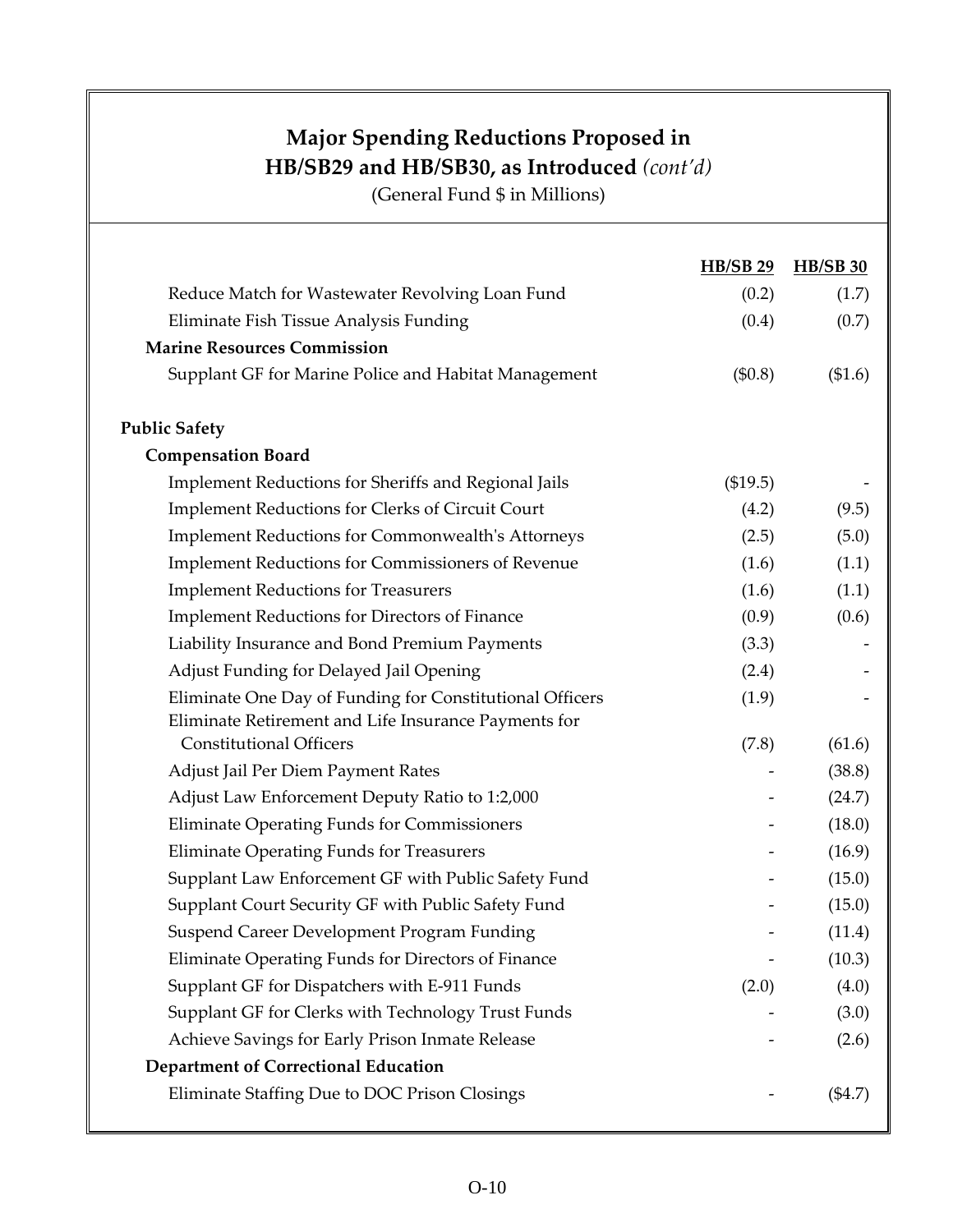|                                                               | <b>HB/SB 29</b> | <b>HB/SB 30</b> |
|---------------------------------------------------------------|-----------------|-----------------|
| <b>Department of Corrections</b>                              |                 |                 |
| Close Brunswick Correctional Center                           | (\$10.4)        | $(\$40.2)$      |
| Defer Institutional Equipment Purchases                       | (9.0)           |                 |
| House Additional Out-of-State Inmates                         |                 | (19.7)          |
| Capture Information System Development Balances               |                 | (10.3)          |
| <b>Close Botetourt Correctional Center</b>                    |                 |                 |
| Eliminate Payments in Lieu of Taxes for Prisons               |                 | (2.9)           |
| <b>Capture Vacancy Savings</b>                                | (1.5)           |                 |
| Replace Prison Operations Funding with NGF                    | (1.3)           |                 |
| <b>Department of Criminal Justice Services</b>                |                 |                 |
| Reduce HB 599 (State Aid to Localities w/ Police Departments) | (\$16.5)        | (\$88.4)        |
| <b>Reduce Victim-Witness Grants</b>                           |                 | (0.9)           |
| Reduce Regional Criminal Justice Academy Funding              | (0.6)           | (0.9)           |
| Reduce School Resource Officer Funding                        | (0.1)           | (0.9)           |
| <b>Department of Forensic Science</b>                         |                 |                 |
| Delay Year-End Payments and Prepayments                       | (\$1.0)         |                 |
| Department of Juvenile Justice                                |                 |                 |
| Reduce Court Service Unit Staffing and Support Costs          | (\$1.3)         | (\$2.6)         |
| Close Natural Bridge Juvenile Correctional Center             | (1.2)           | (5.6)           |
| Reduce Funding for Local Detention and Court Services Units   | (2.5)           | (5.0)           |
| Capture Turnover and Defer Equipment Purchases                | (3.0)           |                 |
| Reduce Juvenile Probation Contract Services Funding           | (0.5)           | (1.1)           |
| <b>Eliminate Central Office Positions</b>                     | (0.5)           | (1.3)           |
| <b>Department of State Police</b>                             |                 |                 |
| Supplant GF for Counter-Terrorism with Public Safety Fund     |                 | (\$9.6)         |
| Supplant GF for Law Enforcement with NGF Balances             | (6.2)           |                 |
| Defer Purchase of Patrol Vehicles                             | (1.3)           | (2.5)           |
| Supplant GF for State Police Med-Flight Operations            | (1.0)           | (2.0)           |
| Reduce State Police Aviation Fleet                            | (1.8)           | (0.7)           |
| Supplant GF STARS Funding with E-911 Funds                    | (2.0)           |                 |
| Postpone 116th Basic Trooper School                           | (1.3)           | (5.4)           |
| Postpone 117th Basic Trooper School                           |                 | (2.1)           |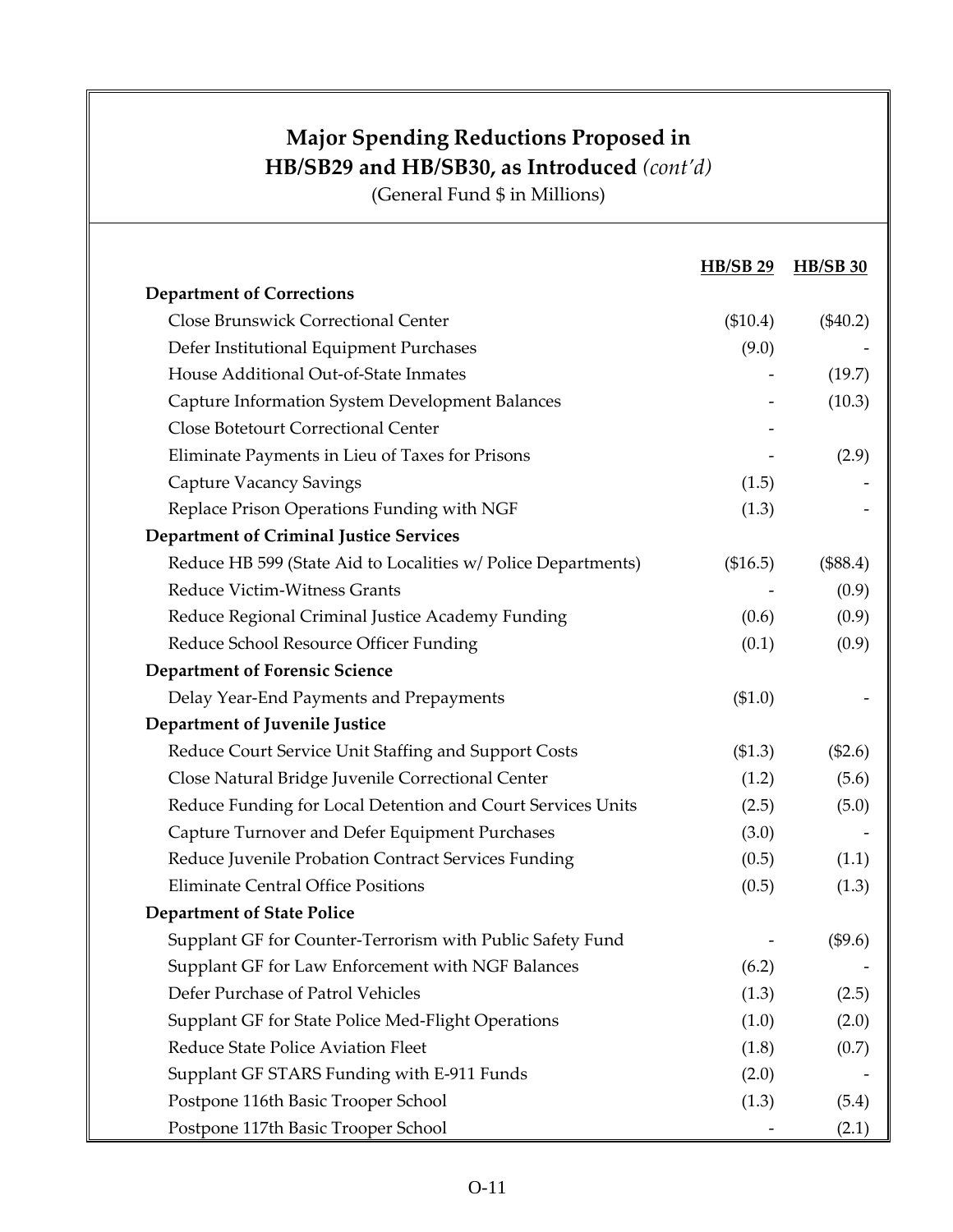|                                                             | <b>HB/SB 29</b> | <b>HB/SB 30</b> |
|-------------------------------------------------------------|-----------------|-----------------|
| Postpone 118th Basic Trooper School                         |                 | (1.3)           |
| <b>Eliminate Wage Positions</b>                             | (1.2)           | (3.2)           |
| Transportation                                              |                 |                 |
| <b>Department of Transportation</b>                         |                 |                 |
| Reduce GF for Route 58 Corridor Program Debt Service        | (\$13.2)        |                 |
| Technology                                                  |                 |                 |
| Virginia Information Technologies Agency                    |                 |                 |
| Reduce IT Services and Overhead Charges                     | (\$1.8)         | (\$6.8)         |
| <b>Central Appropriations</b>                               |                 |                 |
| Eliminate Personal Property Tax Relief Program              |                 | (\$1,900.0)     |
| Employee VRS Retirement Contribution (1% FY2011/2% FY 2012) |                 | (55.7)          |
| Suspend 4 <sup>th</sup> Quarter VRS Contributions           | (36.1)          |                 |
| Record 4 <sup>th</sup> Quarter VRS Contributions in June    |                 | (33.9)          |
| Suspend Deferred Compensation Match                         |                 | (23.7)          |
| Delay 4 <sup>th</sup> Quarter Employees Contributions       | (19.8)          |                 |
| Suspend 4 <sup>th</sup> Quarter Benefit Contributions       | (13.2)          |                 |
| Employee ORP Retirement Contribution (1% FY2011/2% FY 2012) |                 | (10.5)          |
| State Employee Furlough                                     | (9.3)           |                 |
| <b>Higher Education Interest</b>                            |                 | (8.1)           |
| Purchase & Supply System Rates                              | (3.2)           |                 |
| Suspend Deferred Compensation Match                         | (2.5)           |                 |
| Other Employee Benefit Contribution Rates                   |                 | (2.0)           |
| <b>Additional Agency Reductions</b>                         | (1.7)           |                 |
| State-supported Local Employee Furlough                     | (1.3)           |                 |
| <b>Other CA Reductions</b>                                  | (0.9)           | (1.5)           |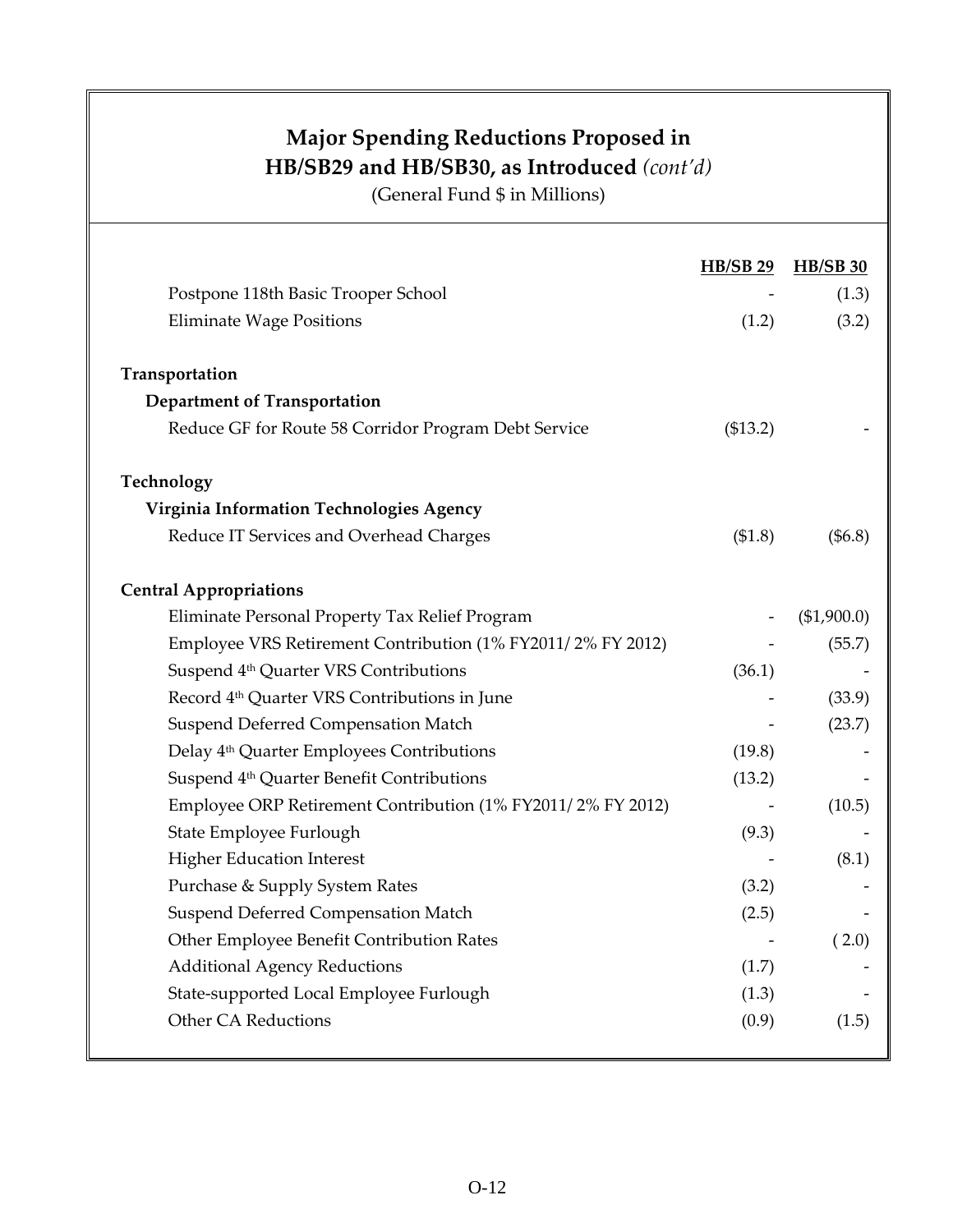#### **Proposed Spending Increases**

The proposed spending amendments contained in HB/SB 29 total approximately \$180.0 million and primarily reflect increases in Medicaid utilization and other caseload increases in Health and Human Resources.

The budget, as introduced, proposes net new spending of \$2,966.3 million GF above Chapter 781 for the 2010‐12 biennium. The majority of major proposed spending items include programs driven by federal and state mandates, enrollment growth, and caseload increases:

- \$1,191.5 million GF to backfill Medicaid due to the loss of federal stimulus funds;
- \$777.7 million GF to address the increased cost to Medicaid from increased utilization and inflation;
- \$204.7 million GF to address the cost of re‐benchmarking and composite index changes in public education.
- \$165.7 million for debt service requirements;
- \$89.5 million GF for Virginia Retirement System contribution increase; and
- \$84.6 million GF for increases in employee health insurance.

The proposed spending for both HB/SB 29 and 30 are detailed in the table below.

#### **Major Spending Increases Proposed in HB/SB29 and HB/SB30 as Introduced**

|                                                             | $HB/SB$ 29 | $HB/SB$ 30 |
|-------------------------------------------------------------|------------|------------|
| <b>Judicial Department</b>                                  |            |            |
| <b>Indigent Defense Commission</b>                          |            |            |
| Establish Three New Public Defender Offices - Corresponding |            |            |
| Savings From Criminal Fund                                  |            | \$17.5     |
|                                                             |            |            |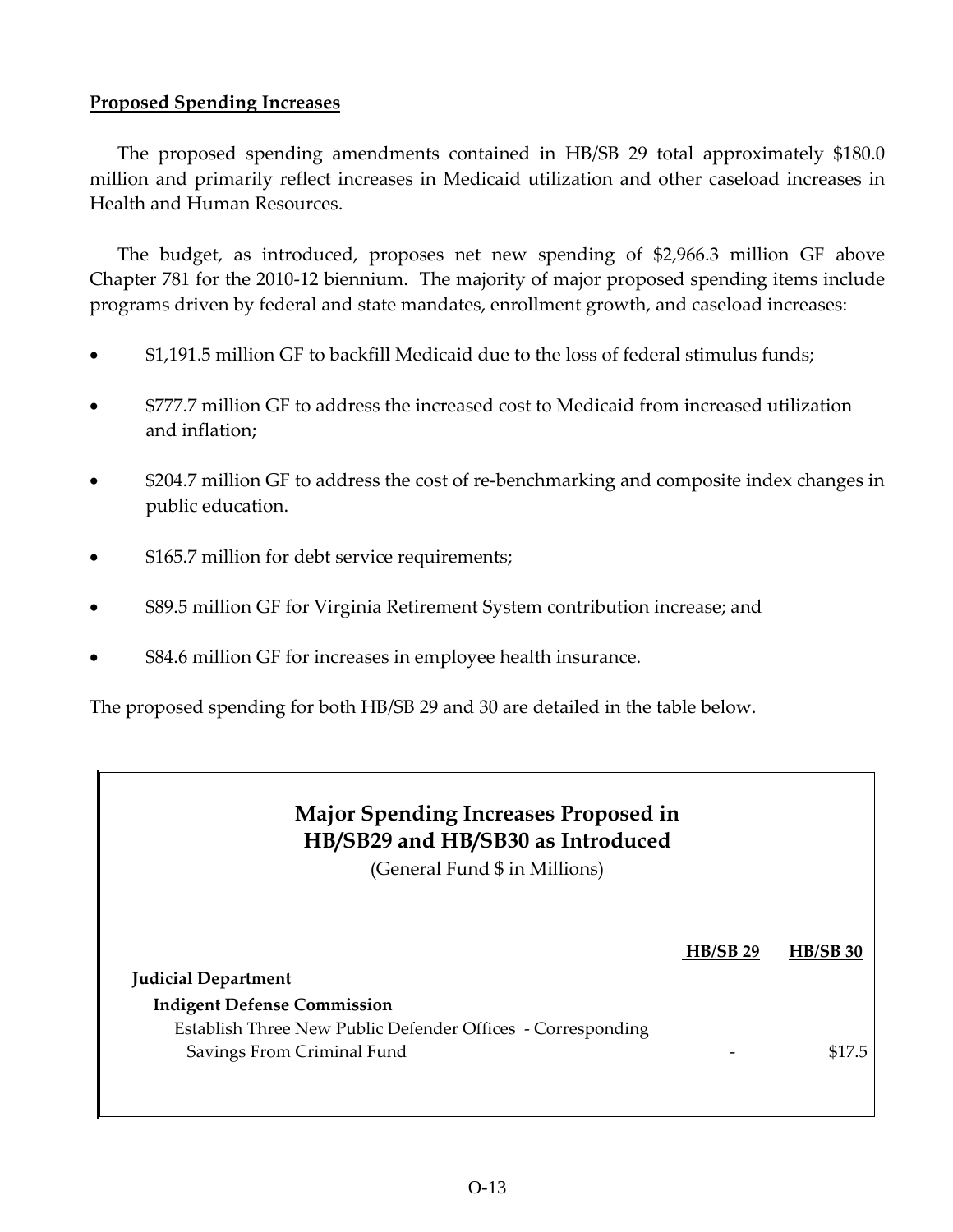|                                                           | <b>HB/SB 29</b> | <b>HB/SB 30</b> |
|-----------------------------------------------------------|-----------------|-----------------|
| <b>Commerce and Trade</b>                                 |                 |                 |
| <b>Secretary of Commerce and Trade/Incentive Payments</b> |                 |                 |
| Transfer BRAC for Oceana from Central Appropriations      |                 | \$15.0          |
| Fund SRI International Incentive                          | 2.0             | 3.0             |
| Fund Ignite Institute - New Incentive                     |                 | 5.5             |
| Swap ARRA funds with GF for GOF and VIP Grants            | 1.6             |                 |
| Rolls Royce Incentive Payments (HB/SB 29 ARRA Swap)       | 9.4             | 20.3            |
| Semiconductor Grant Incentive Payments                    |                 | 5.4             |
| VIP and MEE Grant Incentive Payments                      |                 | 9.6             |
| Department of Housing and Community Development           |                 |                 |
| Swap ARRA Funds with GF for FMFADA                        | \$1.6           |                 |
| Provide GF to Backfill TANF Removed from Homeless Progs.  |                 | 7.6             |
| Fund Fort Monroe Federal Area Development Authority       |                 | 2.2             |
| Virginia Economic Development Partnership                 |                 |                 |
| Operating Funds for Commercial Space Flight Authority     |                 | \$2.6           |
| Education                                                 |                 |                 |
| Direct Aid (DA) to Public Education                       |                 |                 |
| Technical - Update Student Enrollment Projections         | \$14.5          |                 |
| Rebenchmarking Update Costs:                              |                 |                 |
| <b>Standards of Quality</b>                               |                 | 104.4           |
| VRS, Group Life, RHCC Rate Adjustments                    |                 | 91.2            |
| Enrollment Projections and Correct 2008 Census Data       |                 | 40.1            |
| Composite Index Update in FY 2012 only                    |                 | 39.0            |
| <b>Categorical Program Accounts</b>                       |                 | 3.1             |
| National Board Certification Teacher Bonuses              |                 | $1.0\,$         |
| <b>Higher Education</b>                                   |                 |                 |
| <b>Colleges and Universities</b>                          |                 |                 |
| Include Program Enhancements at Longwood, UMW & VSU       |                 | \$1.3           |
|                                                           |                 |                 |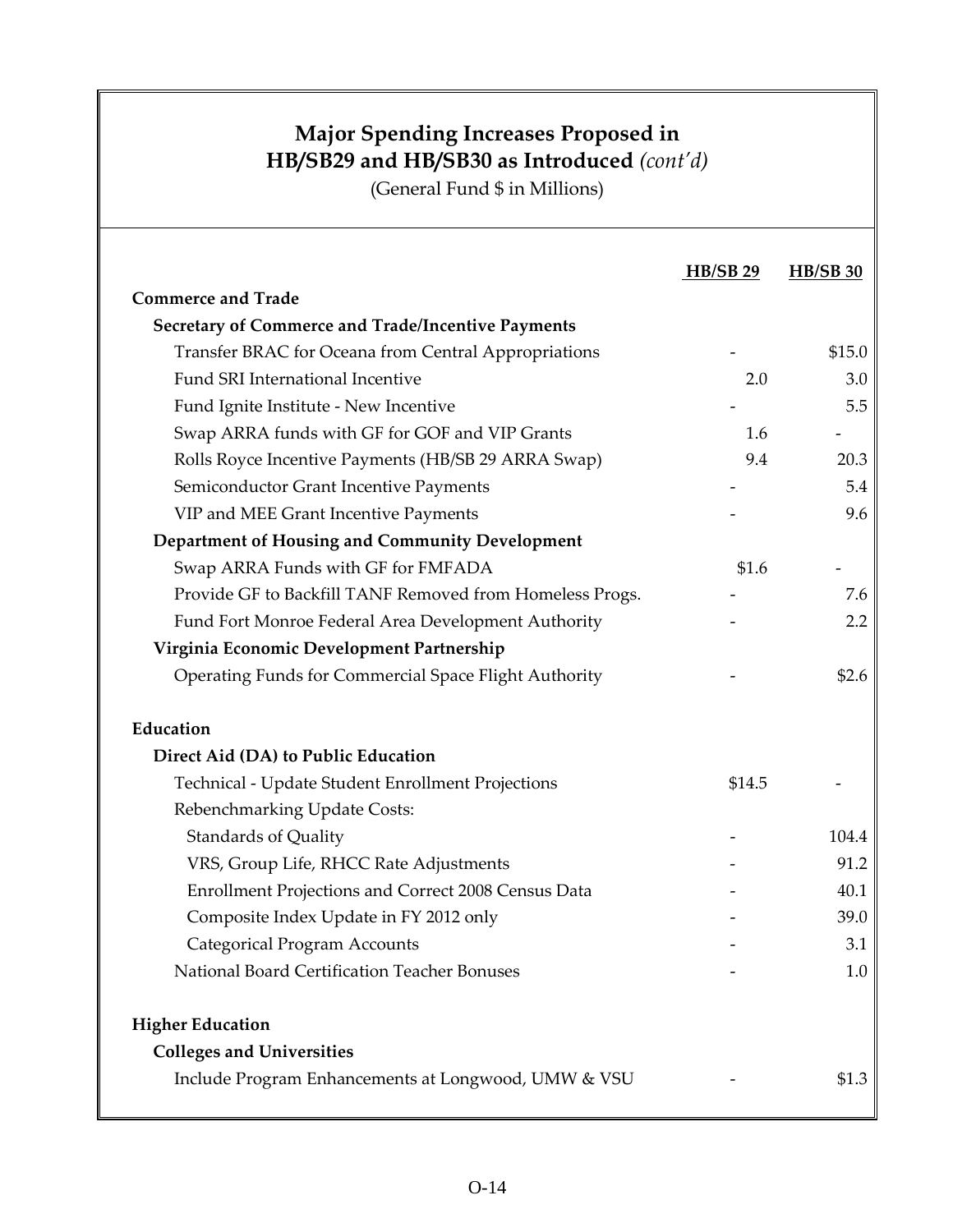|                                                                                                                           | <b>HB/SB 29</b> | <b>HB/SB 30</b> |
|---------------------------------------------------------------------------------------------------------------------------|-----------------|-----------------|
| <b>Finance</b>                                                                                                            |                 |                 |
| <b>Department of Accounts</b>                                                                                             |                 |                 |
| <b>Revenue Reserve</b>                                                                                                    |                 | \$40.0          |
| <b>Transfer Payments to Localities</b>                                                                                    | 1.0             | 3.0             |
| <b>Treasury Board</b>                                                                                                     |                 |                 |
| Debt Service for Current Authorizations                                                                                   |                 | \$165.8         |
| Restore Jail Reimbursement (Arlington & Chesapeake)                                                                       | 2.6             |                 |
| <b>Health and Human Resources</b>                                                                                         |                 |                 |
| <b>Department of Health</b>                                                                                               |                 |                 |
| Restore GF for Drinking Water State Revolving Fund                                                                        |                 | \$5.2           |
| Increase Funding for OCME Due to Melendez-Diaz Ruling                                                                     |                 | 1.9             |
| Replace GF for Reduction in TANF for CHIP                                                                                 |                 | 1.4             |
| <b>Department of Medical Assistance Services</b>                                                                          |                 |                 |
| Backfill Medicaid Due to Phase-Out of ARRA Funds                                                                          |                 | \$1,191.5       |
| Fund Medicaid Utilization and Inflation                                                                                   | 80.1            | 777.7           |
| Adjust funding for Virginia Health Care Fund                                                                              | 14.8            | 32.6            |
| Additional Funding for MHMR Facility Medicaid Costs<br>Fund Medical Assistance Services for Low-Income Children           |                 | 31.9            |
| (SCHIP)                                                                                                                   | 3.1             | 26.6            |
| Fund FAMIS Enrollment and Utilization                                                                                     |                 | 12.0            |
| Fund Medical Services for Involuntary Mental Commitments                                                                  |                 | 6.1             |
| Modify Medicaid Coverage for Pregnant Women (CHIPRA)                                                                      |                 | 1.3             |
| Fund Transition Costs to New Medicaid Managed Information<br>System (MMIS)                                                | 2.0             |                 |
| Claims & Fiscal Agent Costs Due to Higher Enrollment                                                                      | 1.5             |                 |
| Department of Behavioral Health and Developmental Services                                                                |                 |                 |
| Fund Acute Mental Health Care for Children and Adolescents                                                                |                 | \$4.2           |
| <b>Department of Social Services</b>                                                                                      |                 |                 |
| Fund Unemployed Parents Cash Assistance Program Growth<br>Restore GF for Healthy Families of Virginia to Offset Reduction | \$5.5           | \$7.3           |
| in TANF funding                                                                                                           |                 | 6.3             |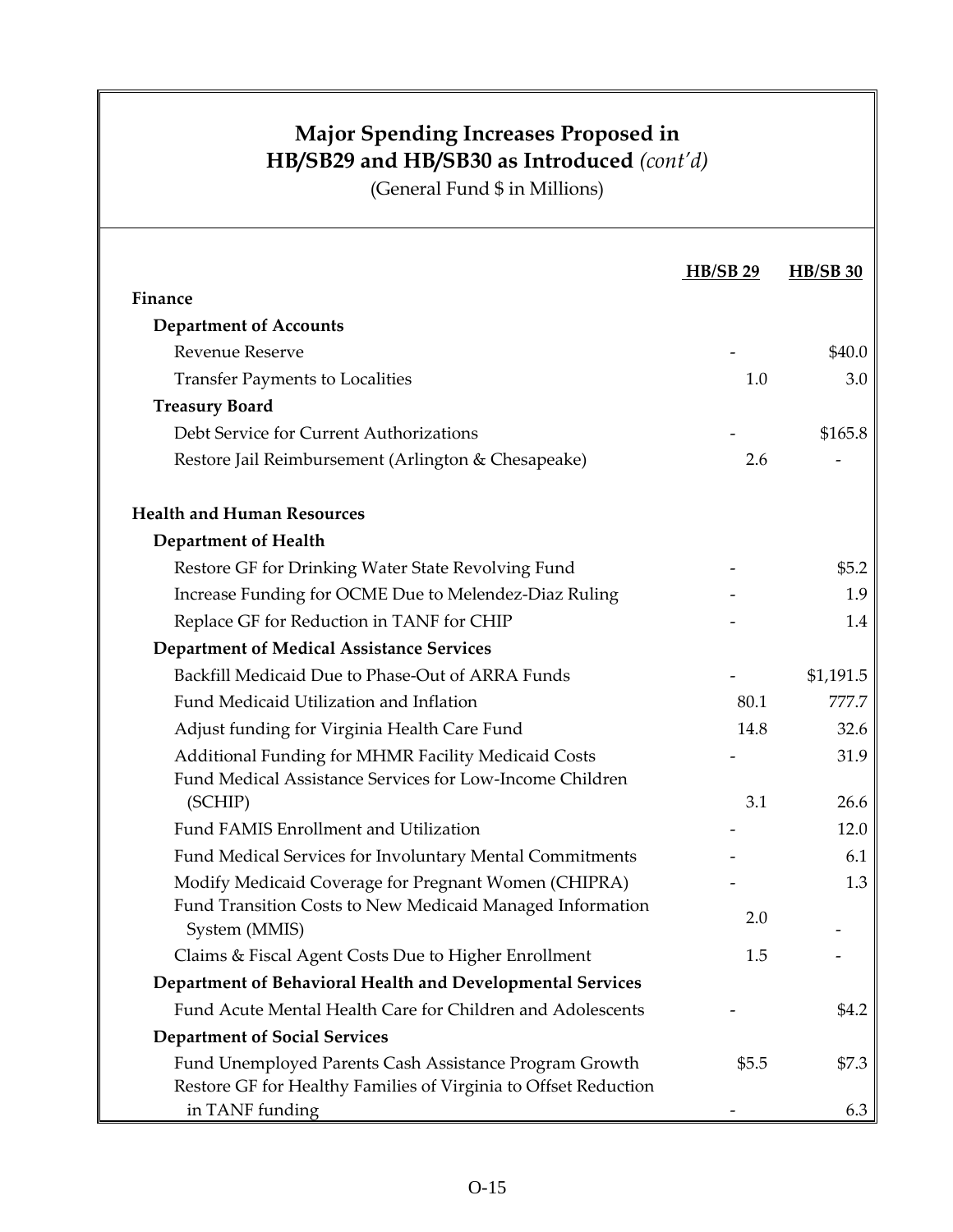|                                                            | <b>HB/SB 29</b> | <b>HB/SB 30</b> |
|------------------------------------------------------------|-----------------|-----------------|
| Fund Foster Care and Adoption Subsidies Caseload Estimate  |                 | 3.7             |
| Restore GF for Local Domestic Violence Grants to Offset    |                 |                 |
| Reduction in TANF Funding                                  |                 | 1.8             |
| Fund VITA Costs for Increased Use of Eligibility Systems   | 1.8             |                 |
| Provide Funding for Virginia Food Banks                    |                 | 1.0             |
| Fund Loss of Operating Revenue for Child Support program   | 1.4             |                 |
| <b>Natural Resources</b>                                   |                 |                 |
| Department of Conservation and Recreation                  |                 |                 |
| Provide Funding for Agricultural Best Management Practices |                 |                 |
| (HB/SB 29 ARRA Swap)                                       | \$15.2          | \$10.0          |
| Restore Funding for Virginia Land Conservation Fund        | 2.0             | 2.0             |
| Restore Conservation Reserve Enhancement Program (CREP)    |                 | 0.9             |
| Department of Environmental Quality                        |                 |                 |
| Restore FY 2010 Budget Reduction                           | \$1.5           |                 |
| <b>Public Safety</b>                                       |                 |                 |
| <b>Compensation Board</b>                                  |                 |                 |
| Annualize Funding for New Jails Opened During FY 2010      |                 | \$11.8          |
| Provide Staffing for New Jails                             |                 | 4.8             |
| Reverse Technology Trust Fund GF Supplant                  |                 | 3.0             |
| Provide Funding for Increases in Reimbursement Costs for   |                 |                 |
| <b>Constitutional Officer Group Retirement</b>             |                 | 2.8             |
| Provide Funding for Housing State-Responsible Inmates      |                 | 2.4             |
| <b>Department of Corrections</b>                           |                 |                 |
| Replace Out-of-State Inmate Revenue                        |                 | \$17.4          |
| <b>Increase Funding for Inmate Medical Costs</b>           |                 | 9.3             |
| <b>Department of Forensic Science</b>                      |                 |                 |
| Increase Funding for Court Testimony to Comply with        |                 |                 |
| Melendez-Diaz Supreme Court Ruling                         | \$0.2           | \$1.6           |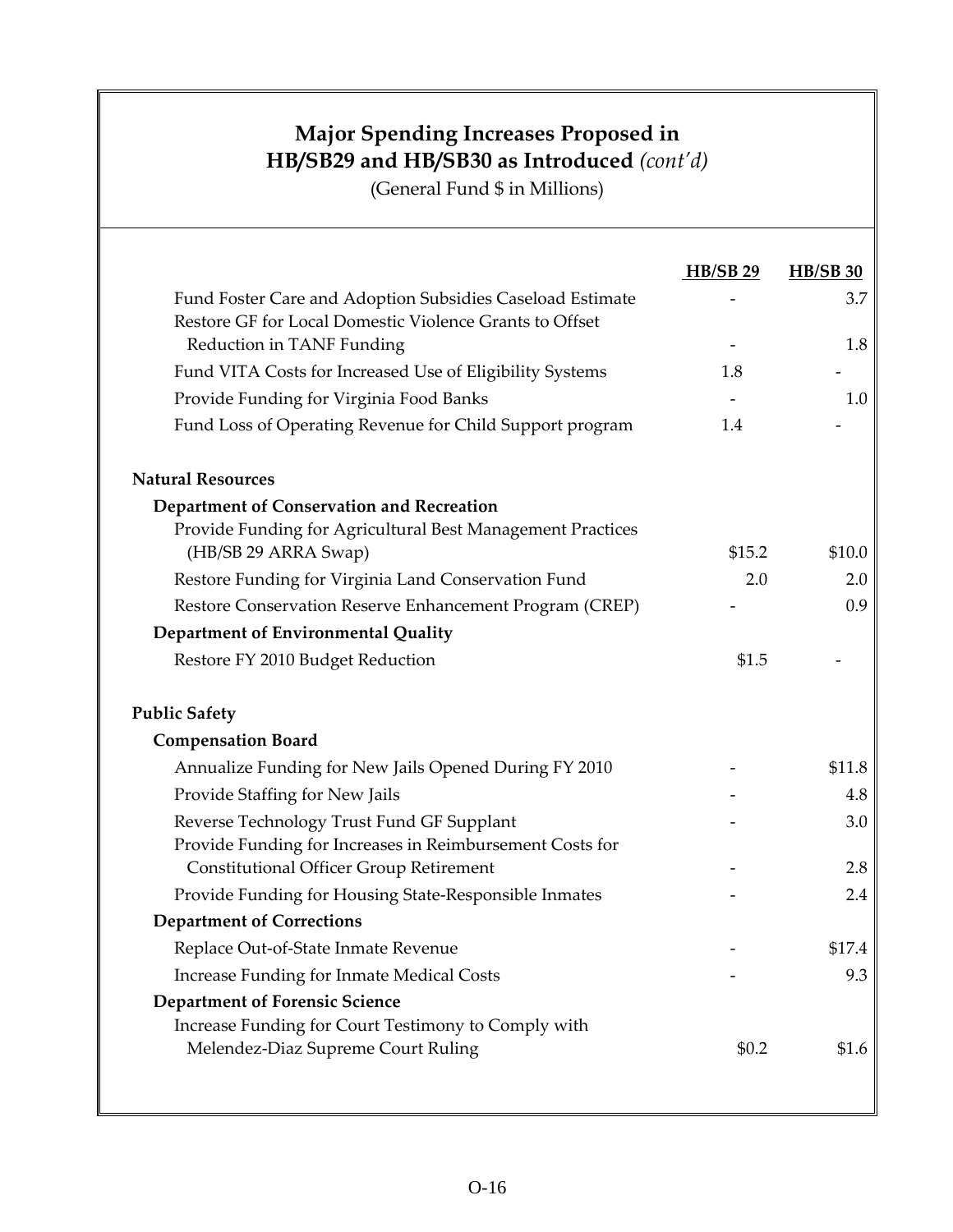(General Fund \$ in Millions)

|                                                                    | $HB/SB$ 29 | <b>HB/SB 30</b> |
|--------------------------------------------------------------------|------------|-----------------|
| Capital Outlay                                                     |            |                 |
| Restore Planning for Previously Approved Chapter 1 Projects        |            | \$16.7          |
| Restore Maintenance Reserve Balances for 8 State Agencies          |            | 15.0            |
| Restore Planning for 5 Projects Advanced to Full Planning          |            | 6.6             |
| <b>Central Appropriations</b>                                      |            |                 |
| <b>Central Appropriations</b>                                      |            |                 |
| Eliminate Aid to Localities Reduction                              |            | \$100.0         |
| Provide Funding for State Employee Health Insurance                |            | 84.6            |
| Fund Increases in VRS Retirement Contribution Rates                |            | 14.7            |
| Fund Increases in State Employees Workers Compensation<br>Premiums |            | 6.8             |
| Add Supplemental Funding for VITA Rate Charges                     | 19.4       |                 |
|                                                                    |            |                 |

A summary of significant general fund spending increases and savings actions proposed in each major area follows.

*Public Education.* The Governor's September 2009 reductions of \$231.1 million GF, along with proposed reductions of \$319.0 million GF in Direct Aid for Public Education in HB/SB 29, result in a total reduction of \$550.1 million GF or 10.3 percent, compared to Chapter 781 (2009 Appropriation Act). This reduction is offset by an additional \$219.0 million in federal stabilization dollars (this brings the total use of federal stabilization dollars for public education in FY 2010 to \$584.2 million); \$72.0 million Literary Fund revenue; and, \$9.9 million Lottery proceeds, for a net reduction of \$249.2 million or 3.5 percent, compared to Chapter 781.

The Governor's September 2009 reduction plan reflected estimated state savings of \$59.4 million GF from suspension of the employer's share of retirement and other benefits contribution rates in the  $4<sup>th</sup>$  quarter of FY 2010. In addition, the proposed amendments to the FY 2010 budget eliminate, for one year, \$79.6 million GF for the state's share of textbooks and removes \$61.3 million GF for inflation costs, which is continued as an ongoing policy through the 2010‐12 biennium.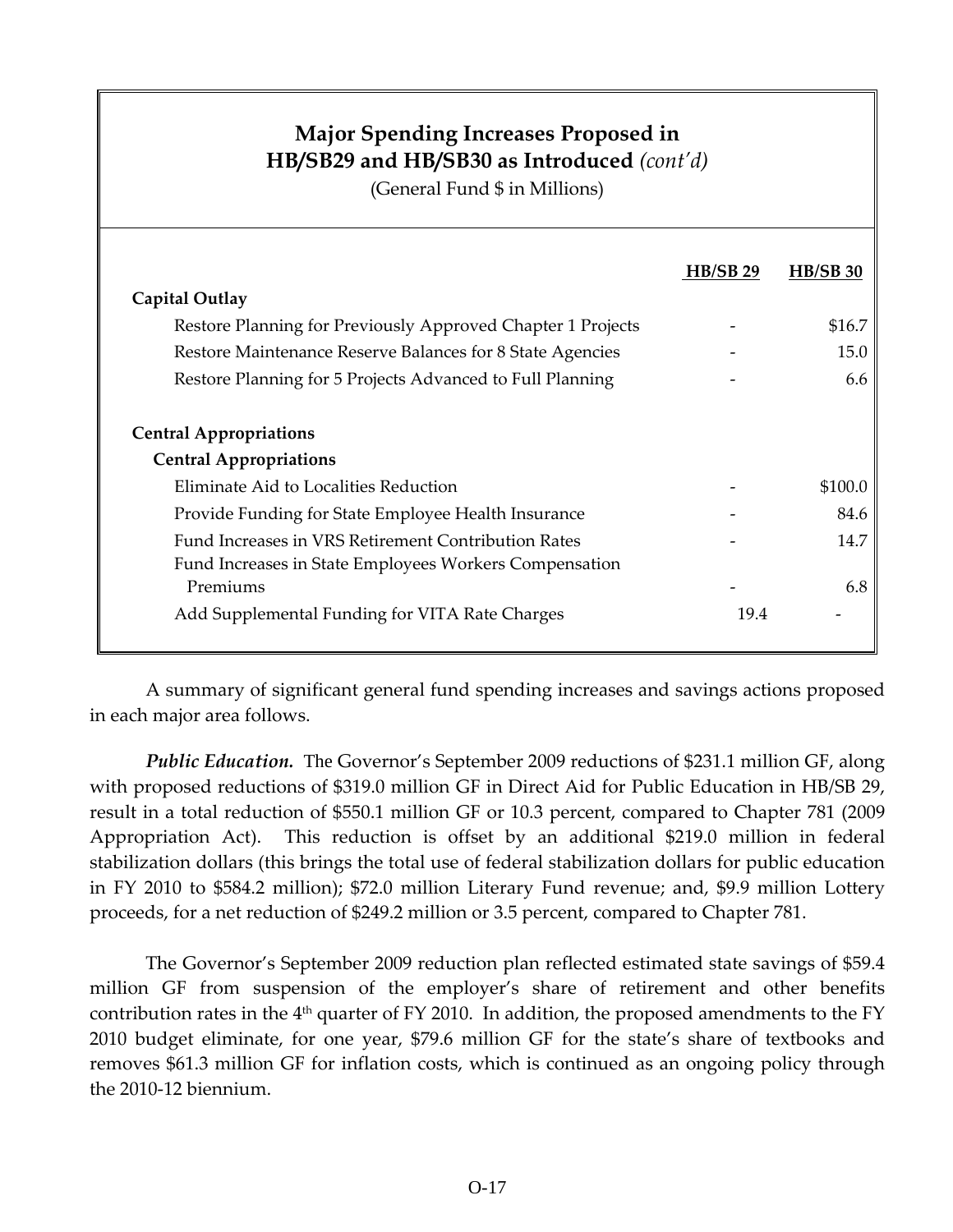The Governor's proposed 2010‐12 budget for Direct Aid for Public Education results in a net biennial decrease of \$392.9 million GF. The proposed budget includes a net increase of \$273.3 million GF for technical re‐benchmarking updates, which includes \$91.2 million GF for updated retirement and benefits contribution rates. Although the proposed rates are significantly less than those approved by the Virginia Retirement System (VRS) Board of Trustees, they are consistent with the funding methodology previously approved by the General Assembly. The budget does not propose funding of \$754.3 million GF that would be needed for the 2010‐12 biennium to reverse the FY 2010 (Chapter 781) cap on the funding for support positions. The Governor also proposes delaying the updates to the Composite Index until FY 2012 for a net state savings of \$32.7 million GF in FY 2011.

In addition, the proposed budget captures state savings of \$269.2 million GF by funding health care premiums based on statewide actual participation rates and \$174.3 million GF due to eliminating certain school expenditures from SOQ Basic Aid calculations.

Finally, HB/SB 30 reflects the allocation of \$126.4 million in federal stabilization funds to offset a portion of the general fund reductions.

*Higher Education.* For FY 2010, Virginia's public institutions of higher education and their affiliated agencies originally received general fund reductions of \$214.6 million as adopted in Chapter 781. HB/SB 29 proposes additional reductions of \$46.7 million GF, or a total of \$261.3 million GF. This reduction is partially offset by proposed federal stimulus funding of \$75.0 million in FY 2010. (These amounts differ from what was originally proposed in the Governor's September 2009 actions).

For the 2010‐12 biennium, the proposed budget for all higher education agencies result in a GF decrease of \$301.0 million GF or 8.8 percent when compared to Chapter 781. General fund reductions of \$46.7 million in FY 2011 and \$196.8 million in FY 2012 are recommended for public colleges and universities and directly affiliated agencies for the biennium. Federal stimulus funding of \$198.3 million is included for FY 2011, and more than offsets reductions in that year. However, no stimulus funding is available for FY 2012, leaving general fund reductions of 13 to 15 percent. This action is in addition to several rounds of general fund reductions since FY 2008, leaving higher education with cumulative reductions of almost 25 percent over this five‐year period.

*Health and Human Resources.* In Health and Human Resources, proposed amendments to HB/SB 29 include general fund spending increases of \$113.2 million that are offset by spending reductions of \$223.8 million. Most new spending within HHR is due to mandatory spending on Medicaid to address rising caseloads and costs and the cost of administering the health and long-term care services program as well as other social services programs where demand for services has increased substantially due to the current economic recession.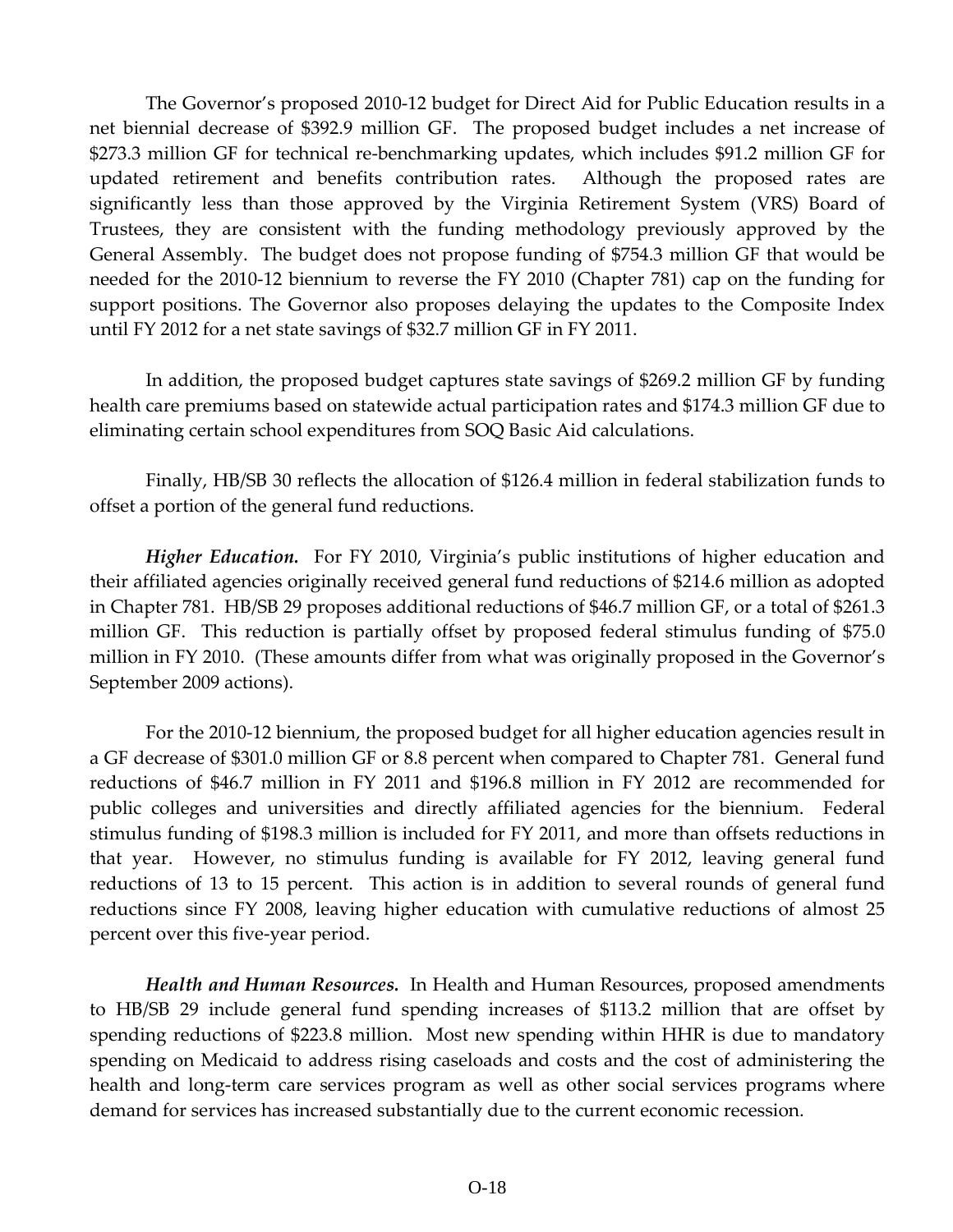Many of the general fund reductions in HB/SB 29 were implemented in September 2009 and carried forward into the 2010‐12 biennium. Additional measures have been taken in Medicaid to restrain the growth of spending for intensive in‐home mental health services and reduce provider rates for therapeutic behavioral health services and clinical laboratories. In addition, the introduced budget eliminates the remaining 100 MR waivers that were slated to be distributed on January 1, 2010 (the Governor had withheld 100 MR waivers in September 2009).

The Governor's introduced budget (HB/SB 30) for the 2010‐12 biennium in Health and Human Resources (HHR) provides a net increase of \$1,420.0 million GF and a reduction of \$62.6 million NGF compared to Chapter 781. Almost all of the new general fund spending within HHR will be used to restore funding for Medicaid that was temporarily supplanted with enhanced federal Medicaid funding; address rising costs of providing health and long‐term care services to low‐income families with children and the aged, blind, and disabled; and comply with federal and state mandates including the recent Melendez-Dias Supreme Court decision that will affect workloads within the Office of the Chief Medical Examiner. Discretionary general fund spending has been kept to a minimum such as restoring funding to several providers previously receiving Temporary Assistance to Needy Families funding (TANF), and one‐time support for Virginia's food banks.

Along with the approximate \$107.0 million GF annually in reductions proposed in September 2009 (FY 2010), additional general fund spending reductions for the 2010-12 biennium for HHR total approximately \$453.0 million. Two-thirds of the spending reductions within HHR come from Medicaid including maintaining or reducing provider reimbursement rates, restricting benefit levels, reducing services or paring back eligibility levels. Other substantive reductions within HHR come from community‐based or facility based services for persons with mental illness, intellectual disabilities or substance abuse disorders and lower service costs to care for children and youth through the CSA program.

*Public Safety.* The proposed amendments in HB/SB 29 for FY 2010 include reductions totaling \$68.3 million from the implementation of the Governor's September 2009 budget reductions. These reductions include: closing Brunswick and Botetourt Correctional Centers and eliminating related programs operated by the Department of Correctional Education; closing Natural Bridge Juvenile Correctional Center; technical reductions in the HB 599 program of \$16.5 million due to general fund revenue reductions; reductions in various special grants for local criminal justice programs funded through the Department of Criminal Justice Services; a five percent reduction in juvenile crime control grants and state aid for local juvenile detention facilities; eliminating 23.5 positions in local juvenile court services units; closing National Guard armories in Richmond and Roanoke; postponement of the 116<sup>th</sup> Basic Trooper School and the layoff of 104 wage positions at State Police; and, a reduction in the State Police aviation fleet from the elimination of an aircraft and helicopter. In addition, the proposed budget transfers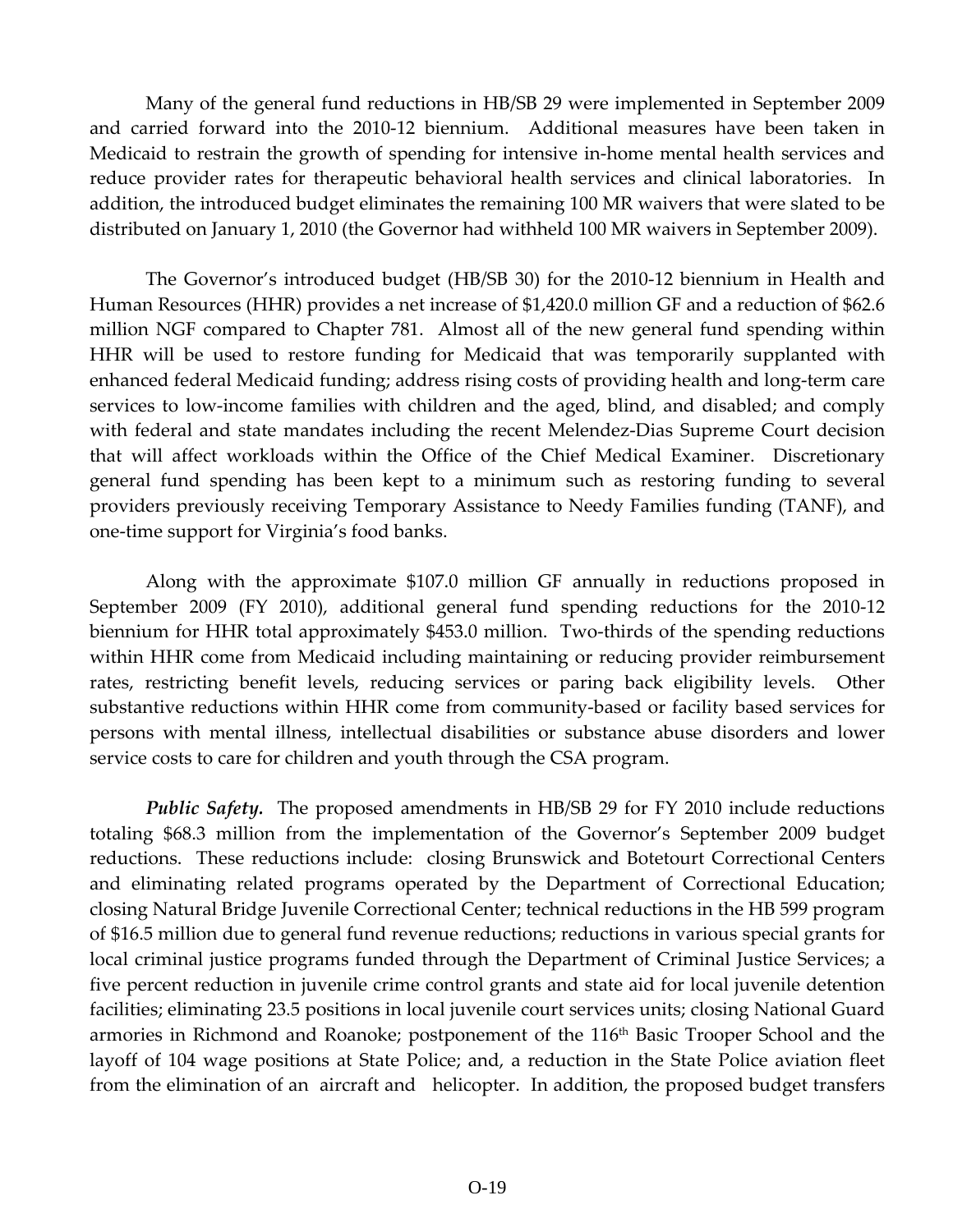\$26.0 million in nongeneral fund revenues dedicated to the Fire Programs Fund to the general fund. The nongeneral funds are replaced by a line credit.

In the 2010‐12 biennium, proposed reductions in Public Safety include the continuation of most of the Governor's September 2009 budget reductions. Other actions include language within the Department of Corrections authorizing a 90‐day early release initiative for nonviolent offenders and a series of language amendments implementing the recommendations of the Task Force on Non‐Violent Offenders, including expanded use of electronic incarceration. Language is also proposed that would modify the process for approval of local and regional requests for jail construction assistance. In addition, the budget also reflects an additional general fund reduction of \$1.2 million each year based on the level of contract prisoners expected during the biennium and the collection of slightly more than \$10.0 million each year in revenue from out-of-state prisoners. The introduced budget also eliminates \$1.4 million in payments in lieu of taxes to localities in which state correctional facilities are located. An additional \$4.7 million each year is provided for inmate medical costs.

The budget proposes a 27 percent reduction in the HB 599 program by 2012, however, part of that amount is offset by supplanting general fund dollars with proceeds from the Virginia Public Safety Fund, which is supported by proposed legislation to raise taxes on property and casualty insurance premiums by 0.5 percent. Proceeds from this proposed tax increase would also be used to supplant general funds for STARS operating costs and counter‐ terrorism operations in State Police, and courtroom security and law enforcement services provided by local Sheriffs' offices. In addition, the introduced budget postpones each of the State Police basic trooper schools  $(116<sup>th</sup>, 117<sup>th</sup>)$ , and  $118<sup>th</sup>$ ) by one year, creating vacancies which may be filled by transferring sworn personnel from other State Police operations, including the Bureau of Criminal Investigation. General fund support for the Medevac program is proposed to be supplanted with \$1.0 million each year from \$4 for Life. Finally, the introduced budget proposes transferring the Compensation Board and Towing and Recovery Operations Board to Public Safety from other secretariats.

**Compensation.** Proposed amendments in HB/SB 29 for FY 2010 for employee compensation and benefits include: a reduction of \$69.1 million GF from suspension and deferral of employer retirement and employee benefit contribution rates in the 4<sup>th</sup> quarter of FY 2010, \$10.6 million GF by implementing a one day furlough of Executive Branch state employees and state‐supported local employees, and \$2.5 million GF by suspending the employer cash match on the state employee deferred compensation plan.

For the 2010‐12 biennium, HB/SB 30 proposed actions for employee compensation and benefits includes: \$66.2 million GF from reinstitution of an employee retirement contribution by state and local employees, \$33.9 million GF by recording the employee retirement contributions for the  $4<sup>th</sup>$  quarter of FY 2011 on July 1, 2011 (FY 2012) instead of June 30, 2011; \$23.7 million GF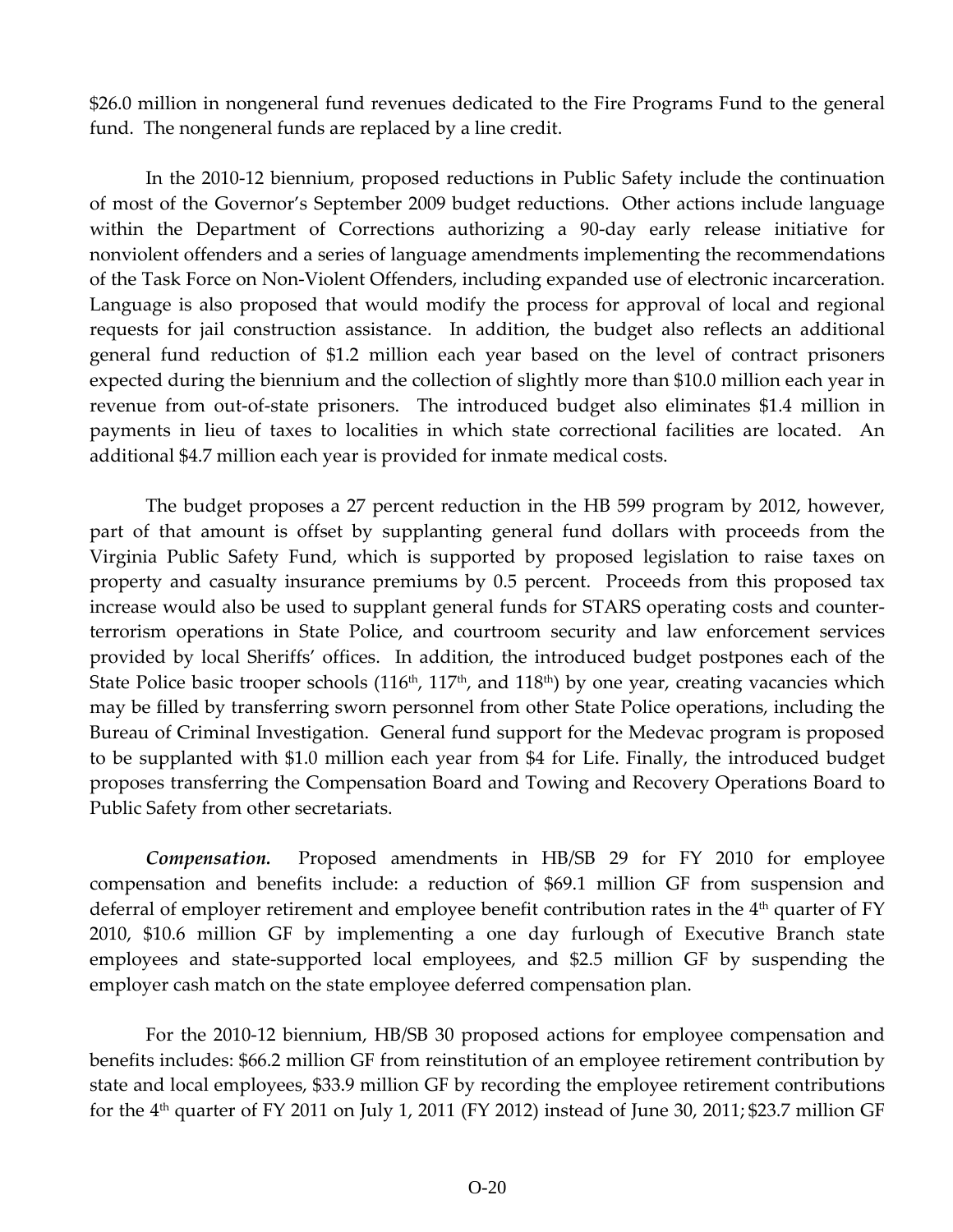from suspending the employer cash match on state employee deferred compensation plan accounts; and, \$2.0 million GF from reductions in the employer premiums for employee benefits.

*Central Appropriations.* General fund decreases in Central Appropriations for HB/SB 29 include a reduction of \$3.2 million by lowering agency service charges for use of the state purchasing system (eVA), and \$2.6 million from other actions. The Governor also proposes restoring general funds of \$30.9 million for assistance to localities impacted by the recommendations of the federal Base Realignment and Closure (BRAC) Commission, and economic development incentive payments to SRI International and Rolls Royce. Chapter 781 originally assumed that federal stimulus funding would be used for these payments, but the Governor is instead proposing to use the federal stimulus funds to offset cuts in FY 2010 in the Compensation Board. Finally, the Governor proposes \$19.4 million GF for a one‐time correction in the decentralized service rates charged by VITA.

For the 2010‐12 biennium, HB/SB 30 proposed general fund appropriations for Central Appropriations result in a net reduction of \$1,934.3 million. This includes decreases of \$2,035.4 million and increases of \$100.9 million. General fund decreases in Central Appropriations for the 2010‐12 biennium include: reductions of \$125.8 million GF in employee compensation and benefit programs, and \$8.4 million from elimination of payments to institutions of higher education for interest on NGF balances and a prorated share of rebates received on credit card purchases in FY 2012.

Proposes to save \$950.0 million GF in FY 2011 and \$950.0 million GF in FY 2012 by elimination of funding for the Personal Property Tax Relief Program (Car Tax). The Governor proposes, through separate legislation, to implement a statewide 1 percent income tax surcharge phased in over two years. The revenues, while not assumed within the budget, when fully implemented are estimated to generate \$1.9 billion annually which would flow back to local governments under the existing Personal Property Tax Relief Program formula. In order to receive their portion of the revenue, local governments must agree to fully eliminate the property tax on personal vehicles.

Proposed general fund increases in Central Appropriations for the 2010‐12 biennium include \$98.5 million for increases in the cost of state employee benefit programs, and \$2.4 million for the Governor's Miscellaneous Contingency Reserve.

*Judicial Department*. For fiscal year 2010, proposed amendments to HB/SB 29 recommend an increase of \$300,000 GF for the Involuntary Mental Commitment Fund.

HB/SB 30 for the 2010‐12 biennium recommends using \$9.0 million each year from the Criminal Fund to establish three new public defender offices and generating net savings to the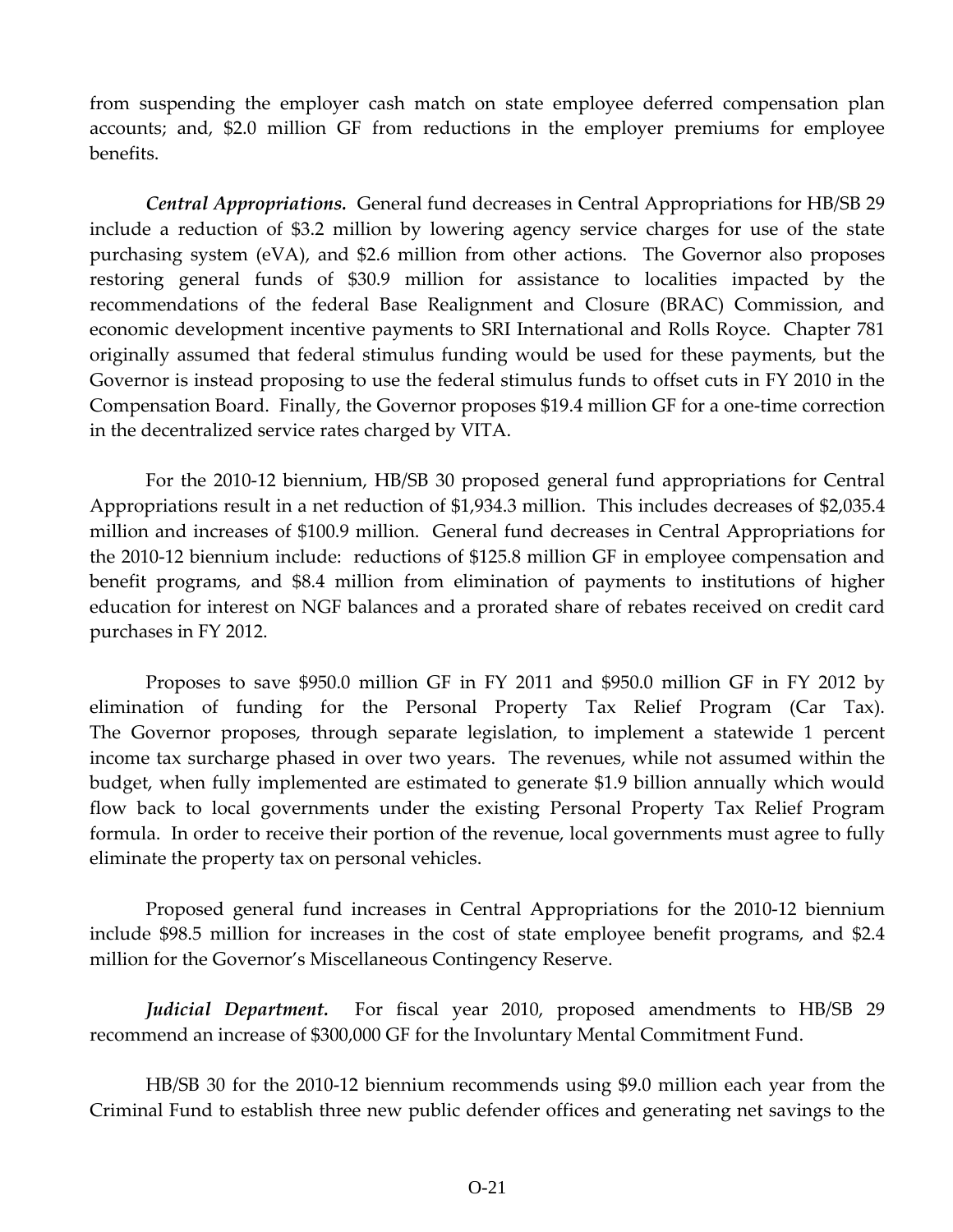general fund of \$0.2 million the first year and \$0.7 million the second year. The budget also provides for an increase of \$150,000 each year for the Involuntary Mental Commitment Fund.

*Statewide Executive Offices.* In the Governor's Office, the Senior Advisor for Workforce Development and two other positions are abolished in the 2010‐12 biennium (HB/SB 30). The proposed 2010‐12 budget for the Attorney General continues the hiring freeze and one‐day furlough initiated in FY 2010, supplants general funds by shifting positions to the Medicaid fraud control unit, and expands that unit and the Division of Debt Collection to increase recoveries for the general fund.

*Finance.* HB/SB 29 includes savings of \$27.8 million in FY 2010 from a reduction in debt service funding based on updated estimates. HB/SB 30 proposes a \$40.0 million reserve fund in anticipation of a FY 2013 deposit into the revenue stabilization fund and \$165.7 million in additional debt service requirements. Significant general fund savings actions for 2010-12 include supplanting \$18.9 million for the Line of Duty program with revenues from a new E‐911 surcharge.

*Administration.* HB/SB 29 includes a proposal to supplant \$109.5 million general fund support for sheriff's offices with federal stimulus funds. Other significant FY 2010 savings within the Compensation Board include \$30.4 million in across-the-board reductions for constitutional officers included in the September 2009 budget reductions, and \$7.8 million in savings from deferring the  $4<sup>th</sup>$  quarter payments for retirement and group life insurance for employees of constitutional offices.

For the 2010‐12 biennium, HB/SB 30 includes a proposal to transfer the Compensation Board from the Office of Administration to the Public Safety Secretariat. Other significant actions proposed include a \$1.7 million general fund reduction in grants for public television and radio, the transfer of the remaining funding for public television and radio grants from the Secretary of Administration to the Secretary of Education and Workforce, and the merger of the Department of Employment Dispute Resolution into the Department of Human Resources Management.

**Technology.** HB/SB 29 includes savings of \$1.3 million from reduced information technology costs and \$0.4 million from reductions proposed in the September reduction plans. These savings are continued in HB/SB 30 at the levels of \$2.4 million and \$1.1 million respectively each year. In addition, the Governor's proposed amendments redirect nongeneral funds of \$3.7 million in FY 2010, \$3.0 million in FY 2011, and \$2.6 million in FY 2012 to offset general fund costs. These include the transfer of \$8.0 million each year from the Wireless E‐911 Fund to support sheriff's dispatchers, and the elimination of \$1.7 million in expenses for the Virginia Election and Registration System (VERIS). The VERIS system is being reassigned to the State Board of Elections for completion.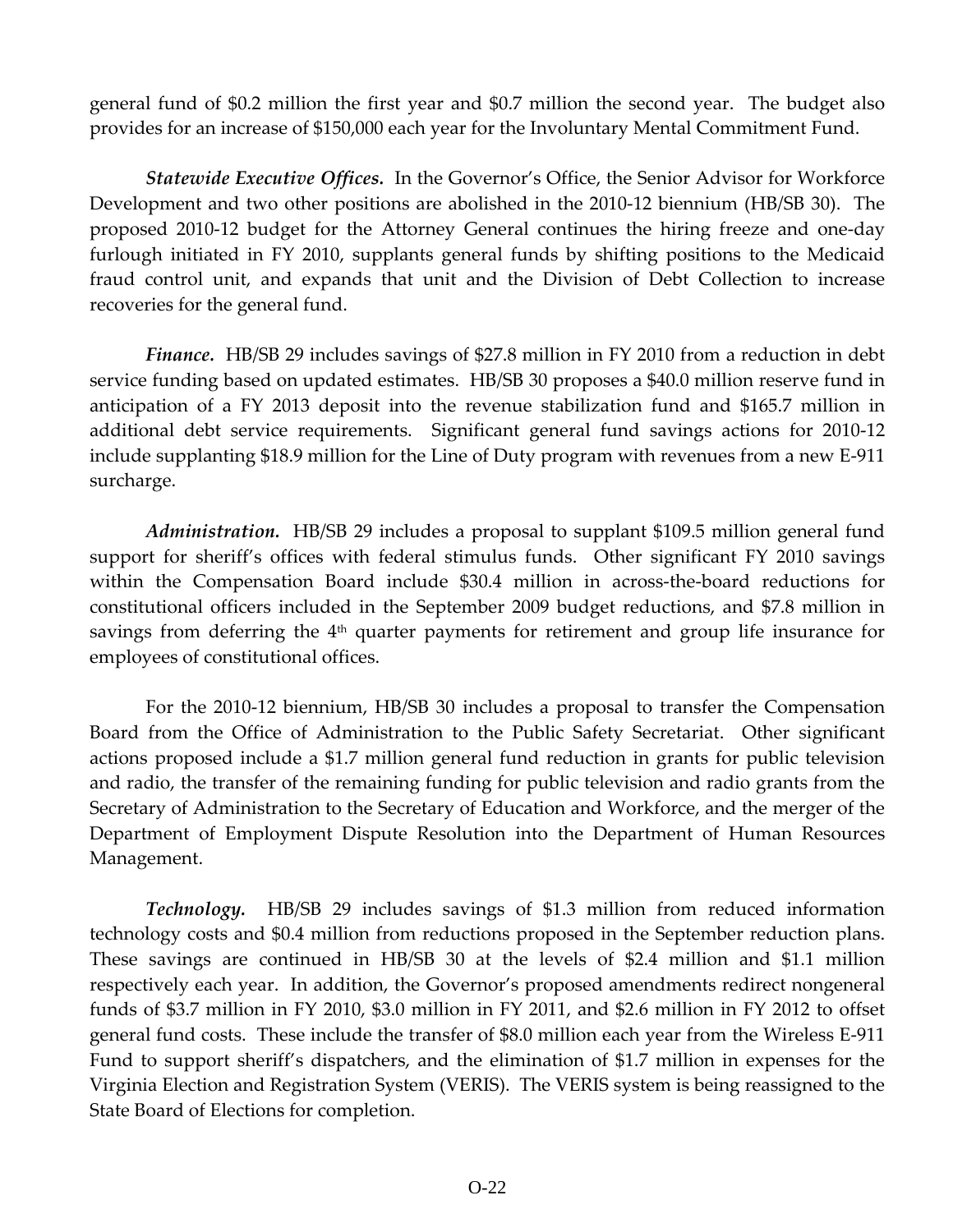*Agriculture and Forestry.* Proposed general fund amendments in HB/SB 29 for the Agriculture and Forestry Secretariat total \$3.9 million and reflect the Governor's September 2009 Reduction Plan. For the Department of Agriculture and Consumer Services, these reductions equal 7 percent of the FY 2010 general fund appropriation in Chapter 781. At the Department of Forestry, the general fund reduction represents 9 percent of the FY 2010 budget as adopted by the 2009 General Assembly.

For the 2010‐12 biennium, HB/SB 30 includes a total appropriation for Agriculture and Forestry of \$82.3 million GF and \$87.3 million NGF, a reduction of \$10.2 million GF and \$276,710 NGF compared to Chapter 781. This reflects the continuation of most of the September 2009 Reduction Plan as well as additional general fund reductions totaling \$2.2 million. Other actions include the imposition of a new \$17.50 per device fee to supplement funding for the weights and measures program, and the partial transfer of meat and poultry processing plant inspections back to the U.S. Department of Agriculture, which is expected to generate annual general fund savings of \$1.0 million, once fully implemented. At the Department of Forestry, changes generally are limited to the September 2009 reduction actions, the most significant of which is a \$400,000 reduction to the general fund match for the reforestation of timberlands program in FY 2011 and a \$250,000 reduction in FY 2012.

*Natural Resources.* The proposed FY 2010 amendments in HB/SB 29 for the Natural Resources Secretariat include a general fund reduction of \$7.8 million from the Governor's September 2009 budget reductions. In addition, the Governor restores \$17.2 million in general funds for land conservation and agricultural best management practices. Chapter 781 originally assumed that federal stimulus funding would be used for these payments, but the Governor is proposing to use the federal stimulus funds to offset cuts in FY 2010 in the Compensation Board.

HB/SB 30 includes a decrease of \$28.5 million GF and \$88.7 million NGF in the 2010‐12 biennium compared to the adjusted appropriation for current operations. This total includes reductions of \$40.1 million GF offset by new spending of \$11.6 million GF. The only significant new spending item proposed for Natural Resources is \$10.0 million GF and \$18.2 million NGF for implementation of agricultural best management practices. This increase to the nongeneral fund appropriation is offset by removing the appropriation of \$55.7 million NGF each year for cash expenditures of previous WQIF deposits.

*Commerce and Trade.* HB/SB 29 amendments for Commerce and Trade reflect a net decrease of \$4.4 million GF in FY 2010 when compared to Chapter 781. This net total includes \$7.6 million in savings included in the Governor's September 2009 plan offset by the replacement of \$3.2 million in federal stimulus funding with a like amount of general fund resources.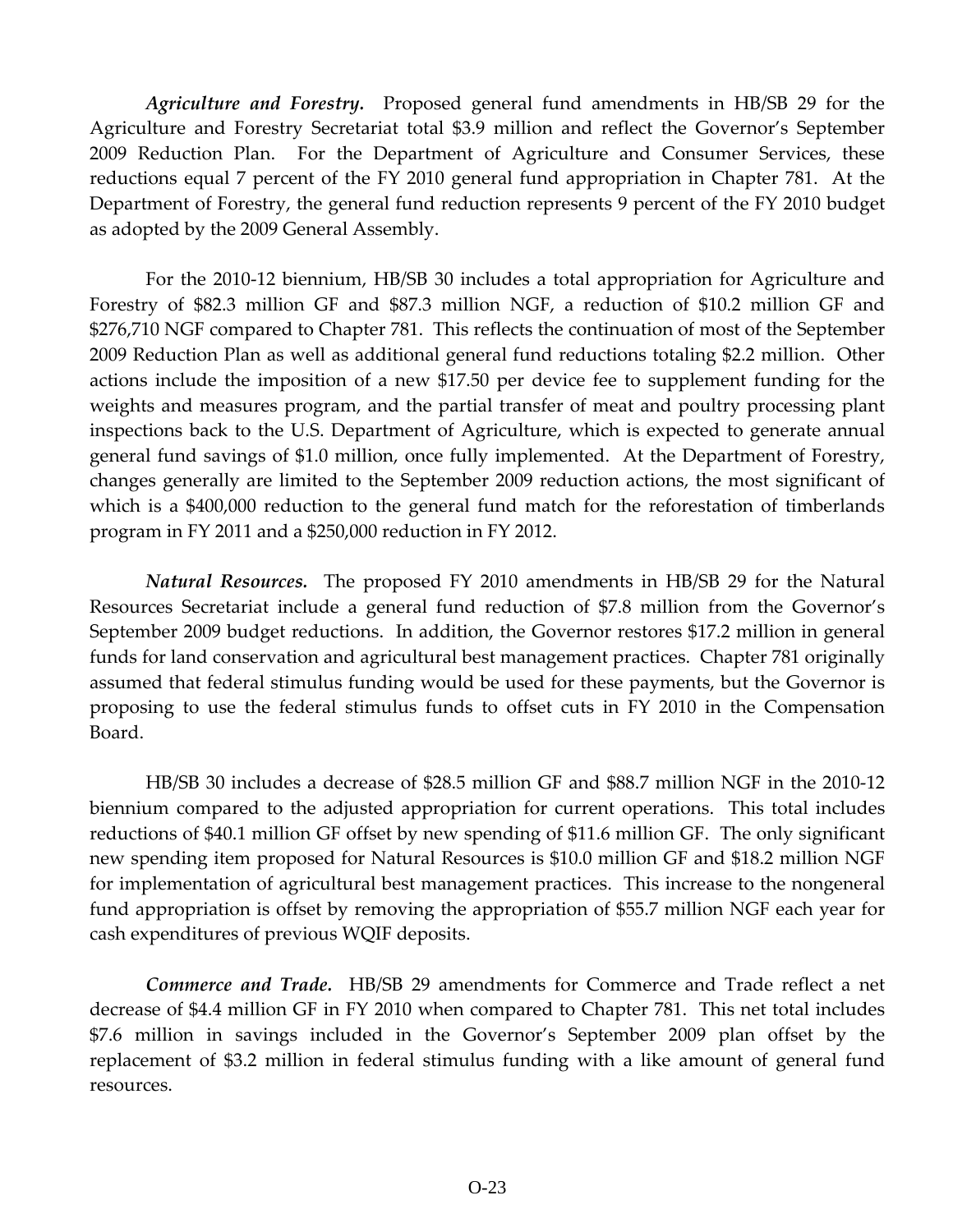HB/SB 30 includes \$279.3 million GF and \$2,132.0 million NGF for the 2010‐12 biennium. This is an increase of \$43.7 million GF compared to the adjusted appropriation for current operations. Much of the net general fund increase in the Secretariat can be accounted for by the proposed creation of a new agency, Economic Development Incentive Payments, which is a holding account for all economic incentive funds, which were previously appropriated in Central Appropriations.

*Transportation.* HB/SB 30 includes reductions of \$14.3 million GF and \$155.6 million NGF for the 2010-12 biennium. The NGF reduction represents the August and December forecast adjustments of Commonwealth Transportation Fund revenues. The general fund reductions reflect the Governor's September 2009 Reduction Plan and include using \$13.2 million in balances in the Route 58 Corridor Development Fund to supplant a like amount of GF resources that had been dedicated to the debt service.

HB/SB 30 provides a total of \$8.8 billion for Transportation agencies, which includes \$81.9 million GF and \$8.0 billion NGF for the 2010‐12 biennium. This represents a total reduction of \$851.0 million over the Chapter 781 base budget. The majority of these adjustments reflect the reforecast of nongeneral fund transportation revenues ‐‐ both in August and December 2009 -- which mirror the reductions in general fund revenues as a result of the current recession. Also included in this reduction is \$519.0 million that had been appropriated for the Dulles Corridor Metrorail Project. With the transfer of the project to the Metropolitan Washington Airports Authority, these amounts are no longer included in the Department of Rail and Public Transportation's budget. Exclusive of this accounting transfer, the reduction totals \$332.0 million.

*Capital Outlay.* HB/SB 29 and HB/SB 30 include a total of \$1,940.8 million (all funds) for the proposed capital outlay program. Capital projects are proposed to be funded either directly by general funds or by general fund supported bonds issued by the Virginia Public Building Authority (VPBA) and the Virginia College Building Authority (VCBA). Of this amount \$39.2 million is supported by general fund cash and \$1,248.5 million supported by VCBA and VPBA bonds. Language would limit the ability of these projects to move forward at the beginning of the biennium, subject to the development of a plan by the Secretary of Finance. This plan will recommend debt issuance that maintains debt capacity at or under levels identified by the most recent Debt Capacity Advisory Committee report.

A total of \$653.2 million in nongeneral fund capital projects is also recommended, with \$72.4 million proposed in HB/SB 29 and \$580.8 in HB/SB 30. Of this amount, \$236.6 million is to be funded directly with nongeneral fund cash, an additional \$206.9 million in 9(c) bond authority, and \$209.7 million in 9(d) bond authority for auxiliary enterprise and other nongeneral fund revenue‐supported projects at the colleges and universities.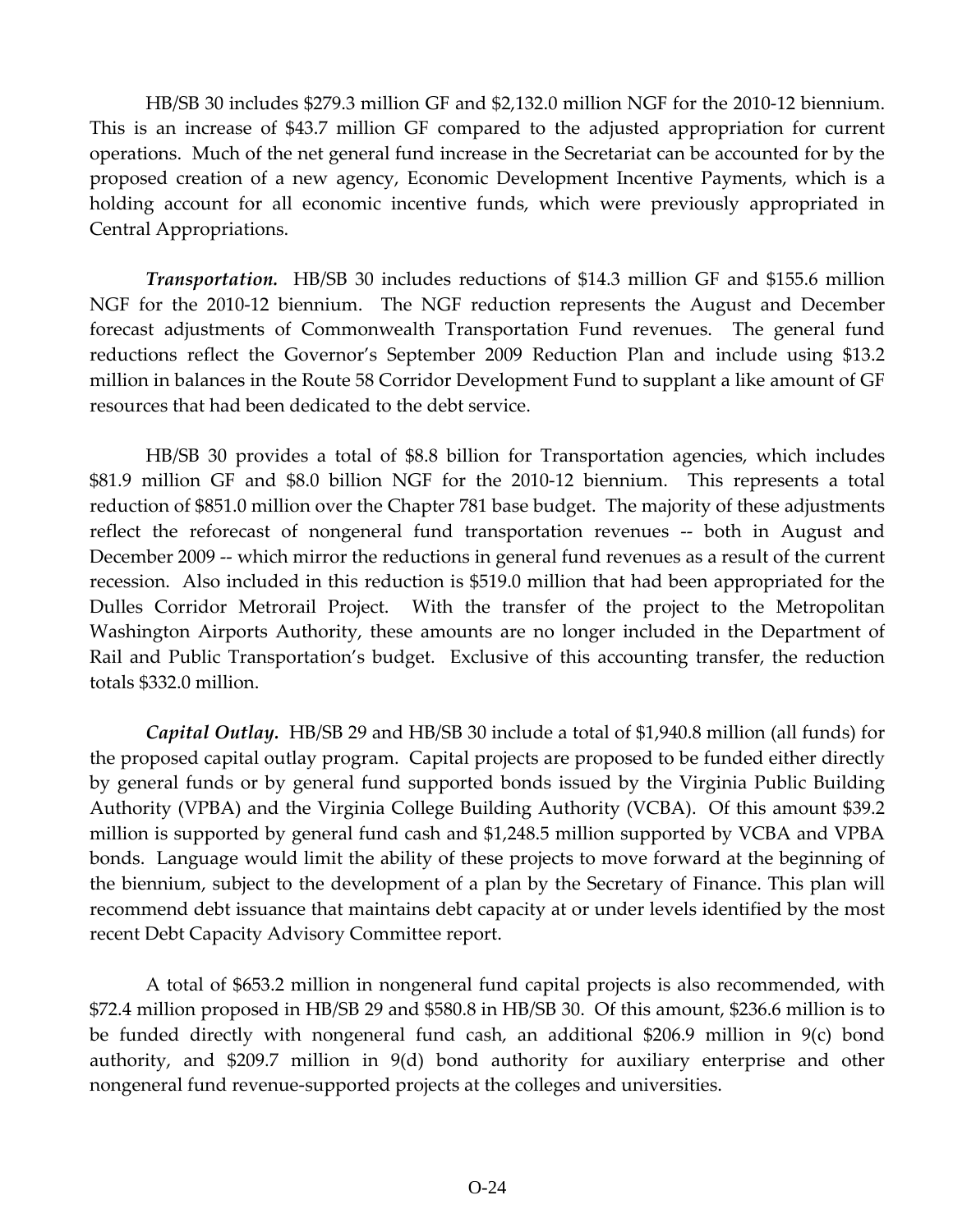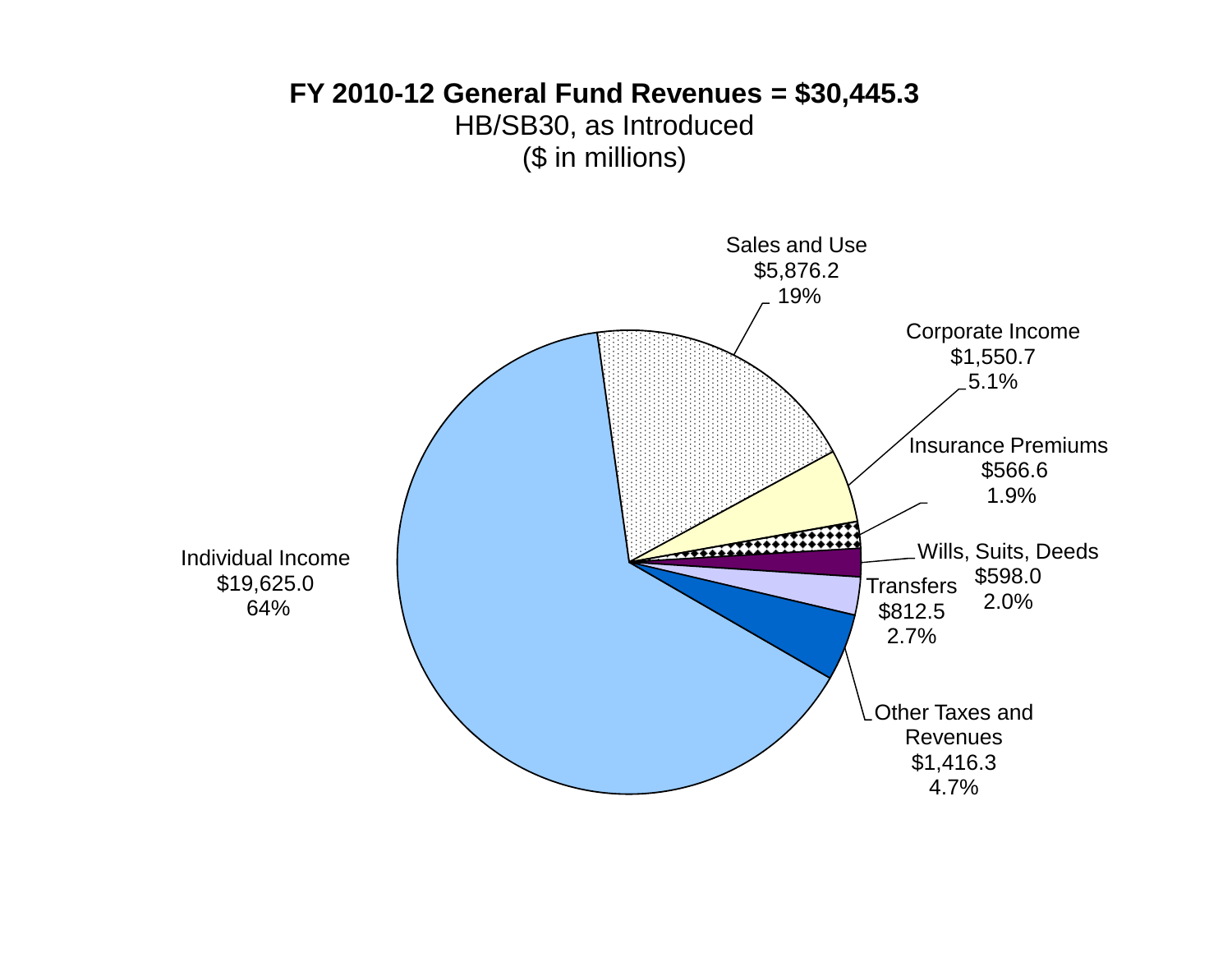### **FY 2010-12 Nongeneral Fund Revenues = \$46,110.8** HB/SB30, as Introduced (\$ in millions)

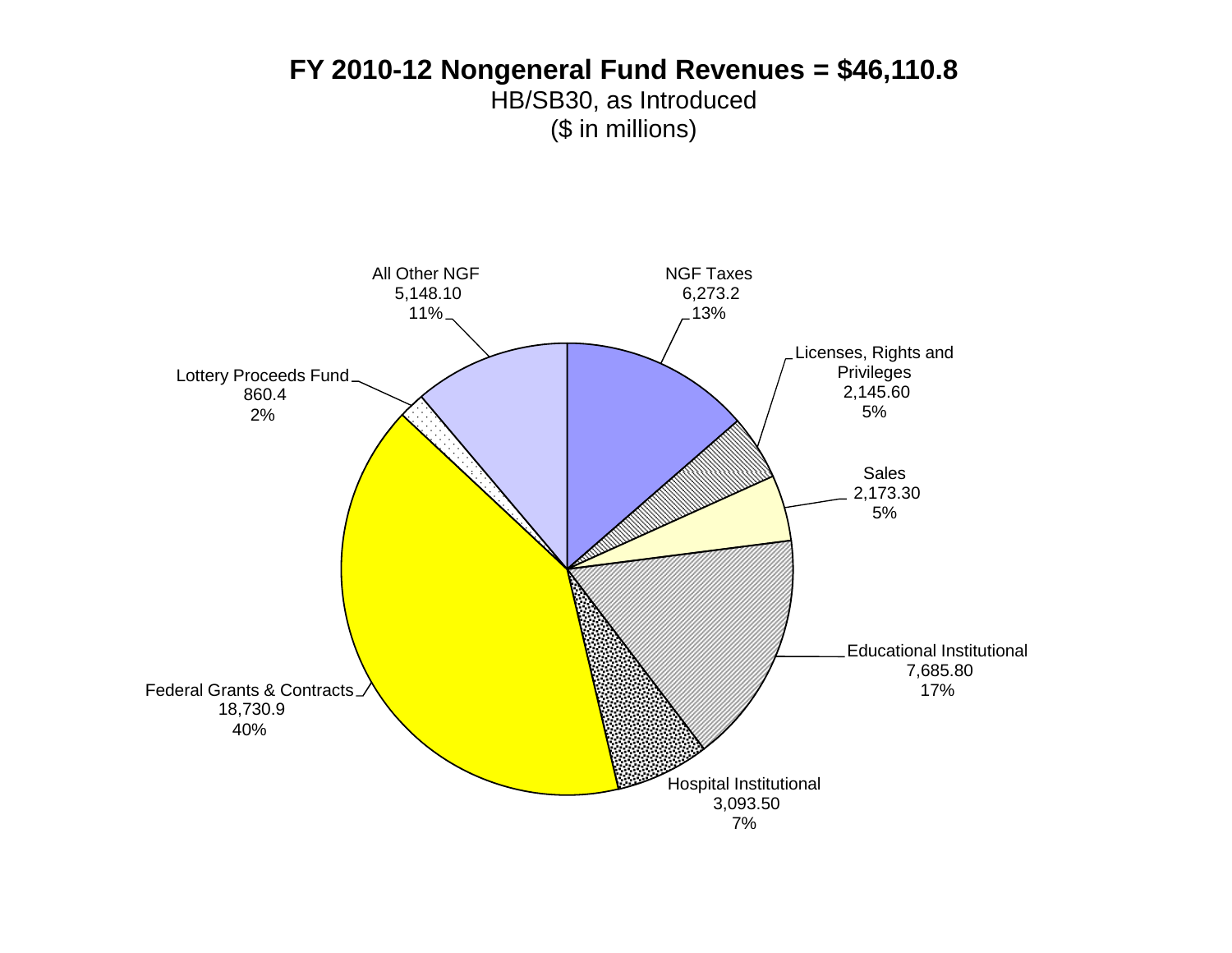### **FY 2010-12 Total Revenues = \$76,556.1** HB/SB30, as Introduced (\$ in millions)

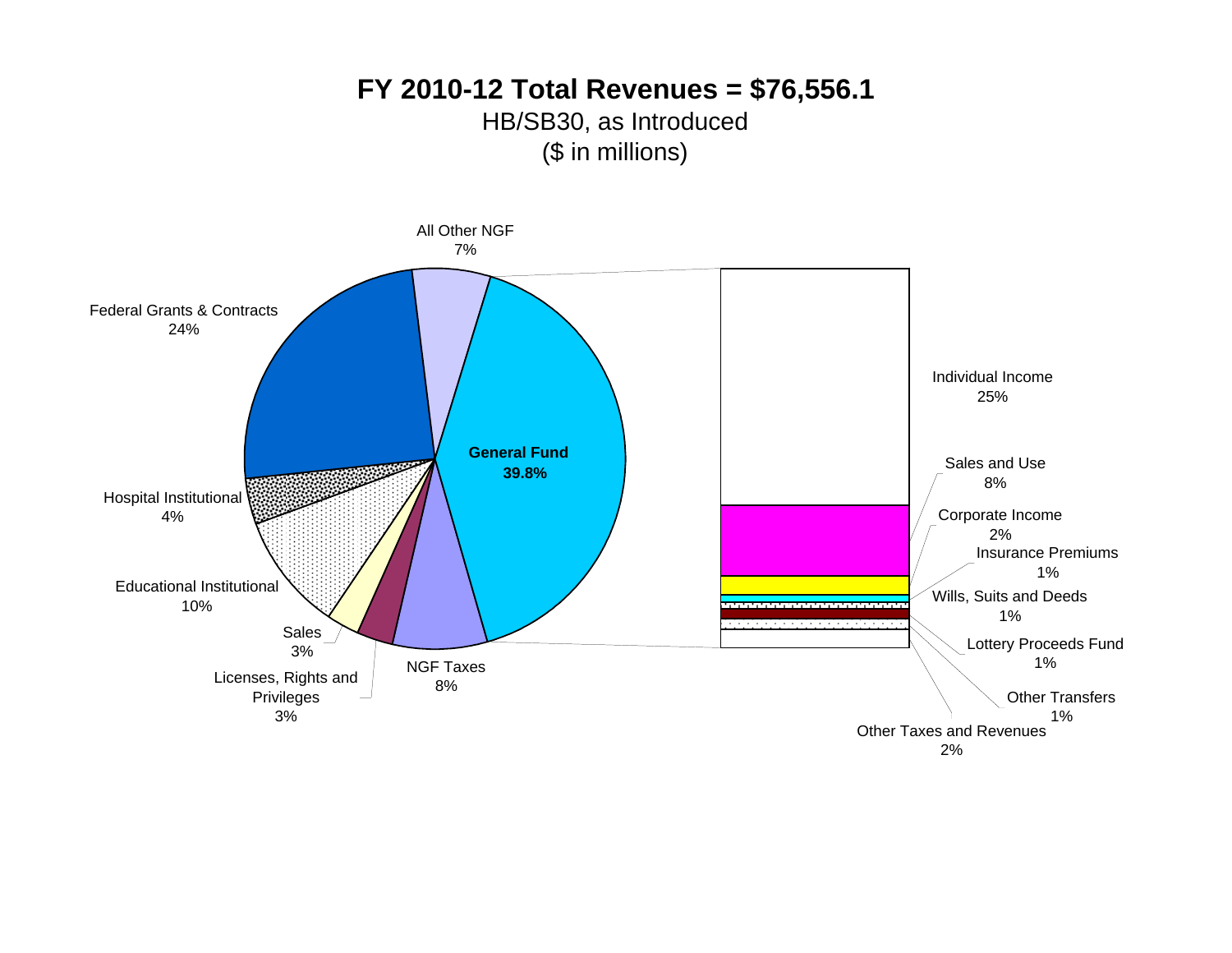## **FY 2010 GF Operating Budget = \$14,799.2\* HB/SB 29(\$ in millions)**



\* General Fund reductions may be partially or fully restored with federal funds avalable under the American Recovery and Reinvestment Act of 2009.